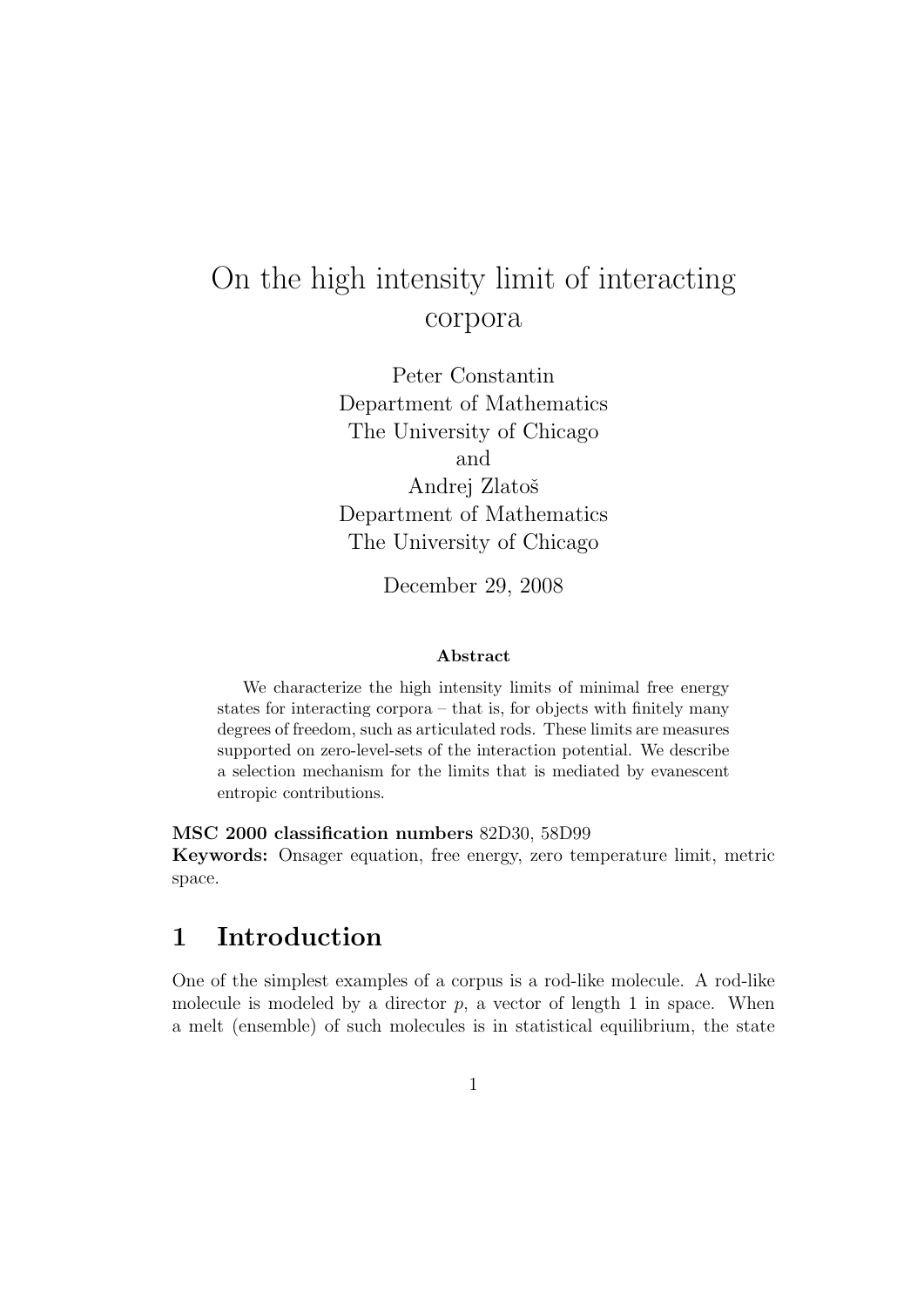of the system is described by a probability distribution. The configuration space of all molecules p is  $M = \mathbb{S}^2$ , the unit sphere in  $\mathbb{R}^3$ . The state of the system is a probability measure  $\nu = f d\mu$  with  $f \geq 0$  and  $\int_M f d\mu = 1$ , where f is the density with respect to the normalized volume element  $d\mu$ on the sphere. The ground state of the system is obtained by minimizing the *free energy*  $\mathcal{E}_b[f]$ . The free energy is composed of two terms, an entropic term, representing the tendency of the system to occupy as many degrees of freedom as possible, and an excluded volume interaction, expressing the repulsive interaction between the rod-like particles [14]:

$$
\mathcal{E}_b[f] = \int_M f \log f d\mu + \frac{b}{2} \int_M U[f] f d\mu.
$$

The potential  $U[f]$  is computed from the state of the system, and it is given by the integral

$$
U[f](p) = \int_M k(p,q)f(q)d\mu(q)
$$

where the kernel  $k$ , in mean-field fashion accounts for the microscopic interaction between molecules. The single parameter  $b \geq 0$  proportional the product of the intensity of the interaction and the inverse of temperature, embodies the strength of the interaction relative to disorder. The free energy is not convex. As the temperature is lowered and the intensity of interaction is increased, phase transitions do occur. The isotropic state  $f_0 \equiv 1$  is the high disorder limit  $(b \to 0)$ . At positive b the minimizers solve a nonlinear nonlocal Euler-Lagrange equation which one of us termed "Onsager's equation" [2]:

$$
f = (Z_b[f])^{-1} \exp(-bU[f]).
$$

(This is different from the "Onsager equation" for the dielectric polarization.) The high intensity asymptotic behavior  $(b \to \infty)$  of solutions with the Maier-Saupe potential is either isotropic  $f = 1$ , oblate  $f = \delta_C$  (where C is a great circle), or prolate  $f = \delta_P$  (where P is a point) [6, 10, 11, 12, 13]. However, the prolate state is the only limit of absolute minimizers.

In this paper we investigate the selection mechanism for the high intensity limit for interacting corpora. The term "corpus" refers to an object with finitely many degrees of freedom, such as an assembly of articulated rods, or the sticks-and-balls model of a molecule. Corpora may be made of parts, freely articulated or not, themselves simpler corpora. Many problems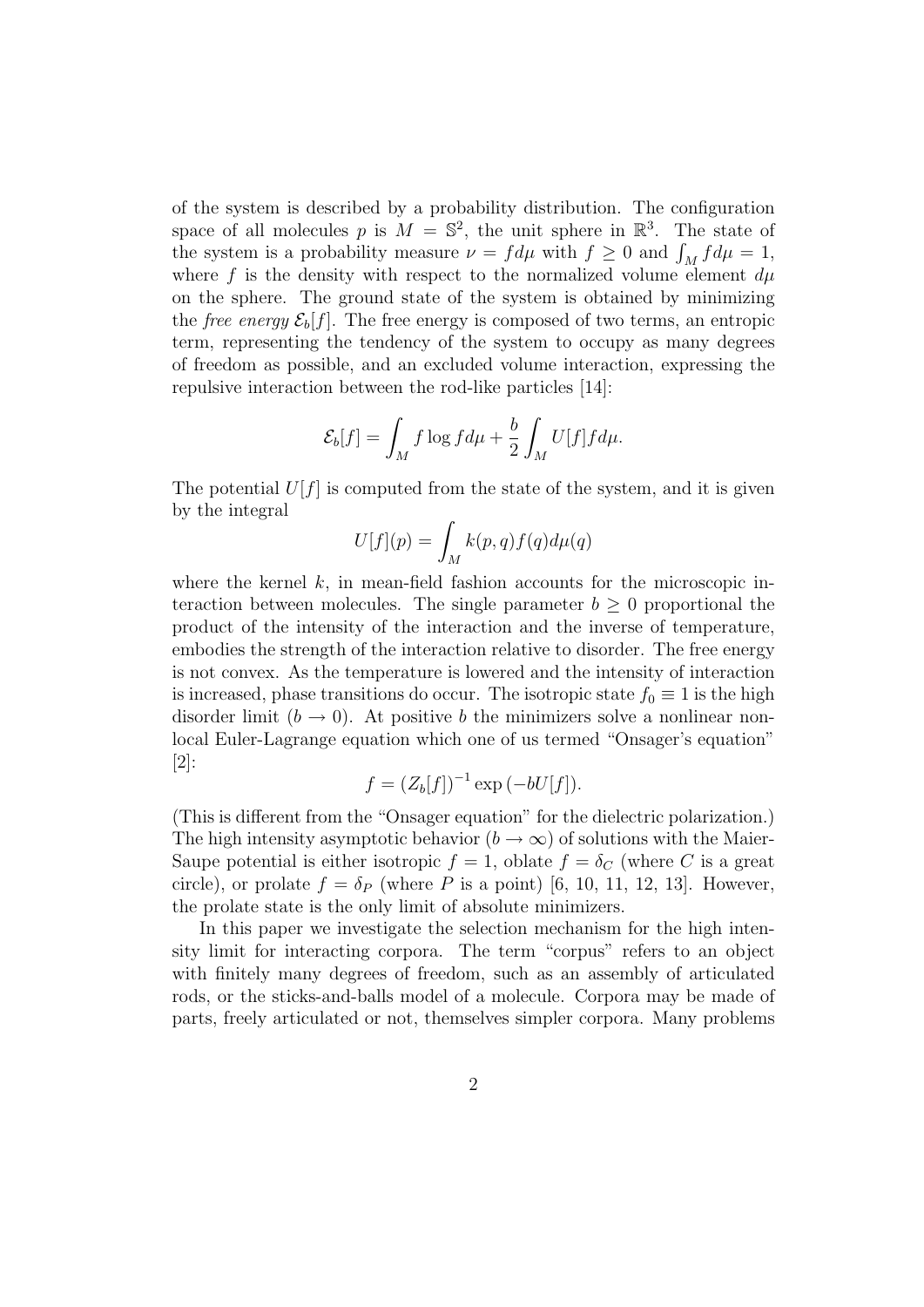in nonlinear science have at their core the study of statistics of melts of corpora, under the assumptions of disorder and frustration. The collection of all corpora in a particular problem is the configuration space  $M$ . This can be rather complicated, even if the corpora are just  $n$ -gons with unequal sides. Because we are ultimately interested in the situation when each corpus is a rather complex network or graph, it is useful to phrase the equilibrium and kinetic problems broadly, in quite general configuration spaces. In a previous paper [4] we established the existence of solutions of Onsager's equation in metric spaces and discussed the limit  $b \to \infty$ . In this paper we describe this limit more precisely and establish a selection criterion. Under quite general conditions, minimizers of the free energy solve Onsager's equation at fixed b. As  $b \to \infty$  the limit points of minimizers are measures concentrated on sets  $A \subseteq M$  with  $k(p,q) = 0$  for all  $p,q \in A$ . The corpora in the support of any limit measure, are the ur-corpora, the prototype or ancestor corpora. A selection principle among these is in effect. The selection principle is a consequence of the entropic contribution to the free energy, although this contribution becomes (relatively) vanishingly small compared to the particle interaction. The principle essentially says that if a k-non-increasing  $\mu$ increasing transformation exists from a neighborhood of  $p$  to a neighborhood of some  $q \in M$ , then p cannot be an ur-corpus.

The Onsager equation can be phrased if the following data are given: a compact metric space  $M$  with distance  $d$ , representing the configuration space, a Borel probability measure  $\mu$  on M representing the isotropic state, and a symmetric nonnegative, bi-Lipschitz interaction kernel  $k : M \times M \rightarrow$  $\mathbb{R}_+$  representing the corpora interaction. If  $p = (p_1, \ldots p_N) \in M = M_1 \times$  $\cdots \times M_N$ , if  $d\mu(p) = d\mu_1(p_1) \times \cdots \times d\mu_N(p_N)$  and if  $k(p, q) = \sum_1^N k_j(p_j, q_j)$ then the Onsager equation factorizes, and the solution, for any  $\overline{b}$ , is a product  $fd\mu = \Pi_1^N f_j d\mu_j$  of appropriate solutions of the Onsager equation on  $M_j$ . This is the situation in which the corpora comprise of "freely articulated" parts: the states are product measures and are made of independent, non-interacting parts. The high intensity limits are then products of high intensity limits of the parts. We will give simple examples below of corpora made from several interacting parts, compute the limits and explain them using the selection principle.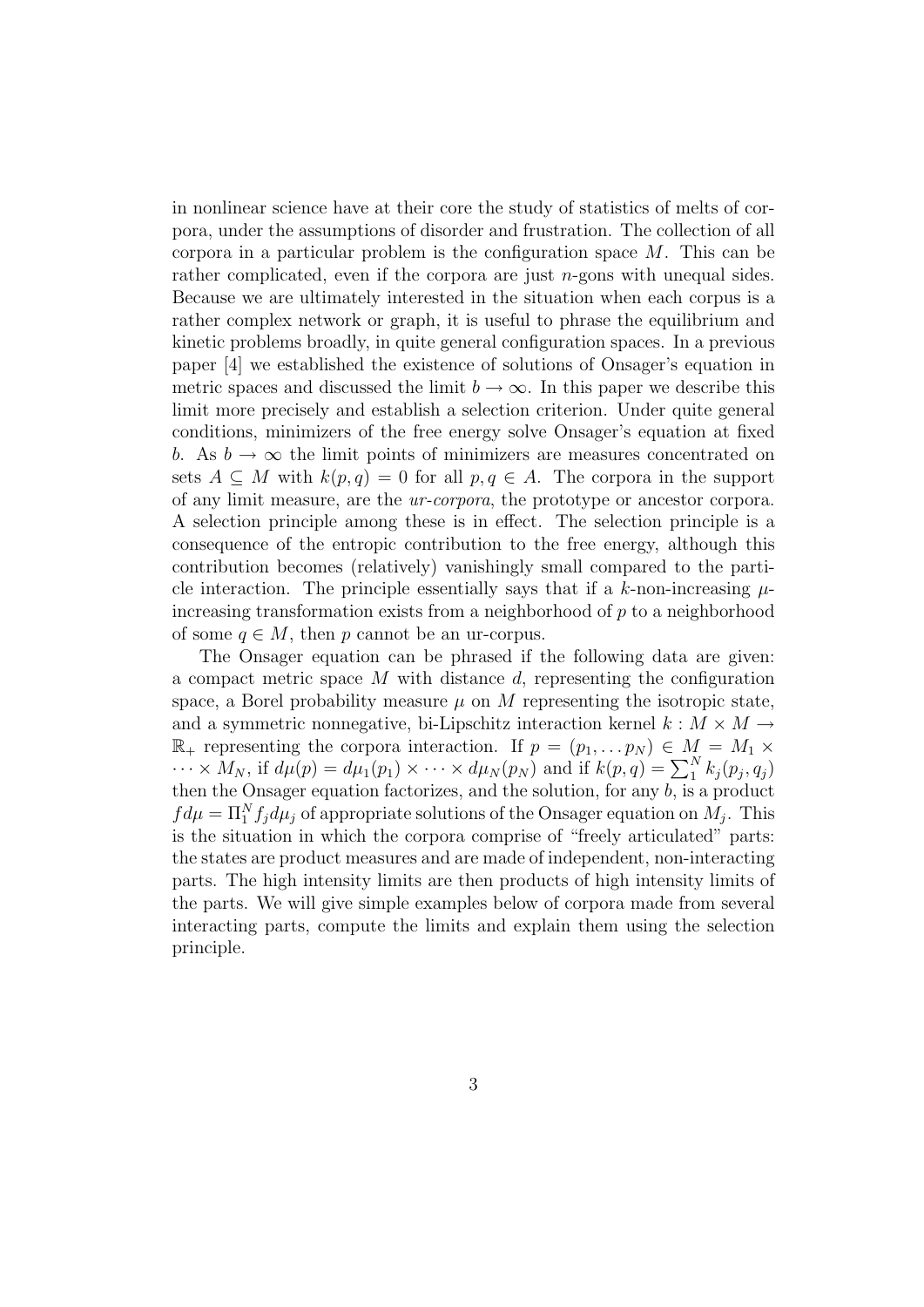### 2 Framework and Main Results

We consider a compact separable metric space  $M$  with metric  $d$ , a Borel probability measure  $\mu$  on M and a uniformly bi-Lipschitz function

$$
k: M \times M \to \mathbb{R}_+ \tag{1}
$$

obeying

$$
\begin{cases}\nk(p,q) = k(q,p) & \text{for all } p,q \in M, \\
\exists L > 0 : |k(p,s) - k(q,s)| \le Ld(p,q) & \text{for all } p,q,s \in M.\n\end{cases}
$$
\n(2)

For Borel measurable functions  $f \geq 0$  with integral equal to one,

$$
\int_{M} f d\mu = 1,\tag{3}
$$

we consider the potential

$$
U[f](p) = \int_M k(p,q)f(q)d\mu(q).
$$
 (4)

We take a parameter  $b > 0$  and define the free energy

$$
\mathcal{E}_b[f] = \int_M \left\{ \log f + \frac{b}{2} U[f] \right\} f d\mu. \tag{5}
$$

Remark. In view of the compactness of M, the theory does not change if we add a constant to the kernel  $k$ ; that is why there is no loss of generality in assuming  $k \geq 0$ . Likewise, because  $f(p)f(q)d\mu(p)d\mu(q)$  is symmetric in  $p, q$ , there is no loss of generality in the assumption  $k(q, p) = k(p, q)$ . Indeed, for an arbitrary kernel K, we can write  $K(p,q) = k(p,q) + a(p,q)$  with  $k(p,q) = k(q,p)$  and  $a(p,q) = -a(q,p)$ , and only  $k(p,q)$  contributes to  $\mathcal{E}_b[f]$ .

We start with the proof of the existence of minimizers of the free energy.

**Theorem 1** Let  $b > 0$  be fixed. Let M be compact, metric. Let k satisfy (2). Let  $\mu$  be a Borel probability on M. Then there exists a function  $g \geq 0$  with  $\int_M g d\mu = 1$  which achieves the minimum

$$
\mathcal{E}_b[g] = \min_{f \ge 0, \int_M f d\mu = 1} \mathcal{E}_b[f]. \tag{6}
$$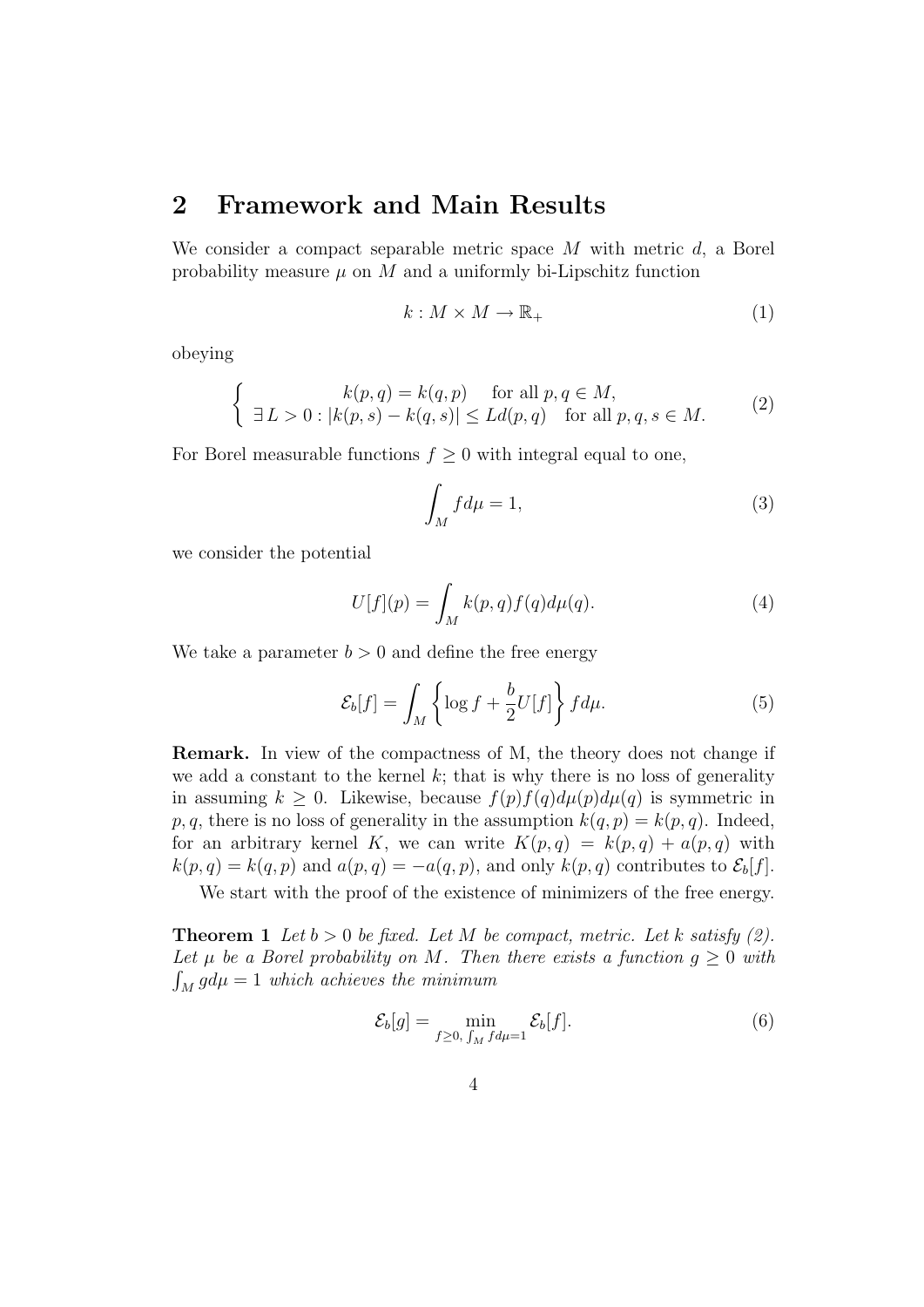Moreover, g is strictly positive, Lipschitz continuous, and solves the Onsager equation

$$
g = (Z_b[g])^{-1} e^{-bU[g]} \tag{7}
$$

with

$$
Z_b[g] = \int_M e^{-bU[g](p)} d\mu(p). \tag{8}
$$

Proof. The proof follows along the lines of the proof of a similar result in [4]. We sketch it here for completeness. We note that if  $f \geq 0$  and  $\int_M f d\mu = 1$ then the function  $U[f]$  obeys

$$
\begin{cases}\n0 \le U[f](p) \le ||k||_{\infty} \\
|U[f](p) - U[f](q)| \le Ld(p, q)\n\end{cases} \tag{9}
$$

with  $L > 0$  given in (2). We also note that from Jensen's inequality,  $\mu(M) =$ 1, and the normalization  $\int_M f d\mu = 1$  it follows that

$$
\int_M f \log f d\mu \ge 0,
$$

and consequently the free energy is bounded below:

 $\mathcal{E}_b[f] \geq 0.$ 

We take then a minimizing sequence  $f_j$ ,

$$
a = \inf_{f \ge 0, \int_M f d\mu = 1} \mathcal{E}_b[f] = \lim_{j \to \infty} \mathcal{E}_b[f_j].
$$

Without loss of generality, by passing to a subsequence and relabeling, we may assume that the measures  $f_j d\mu$  converge weakly to a measure  $d\nu$ . Also, using (9) and the Arzela-Ascoli theorem, we may pass to a subsequence which we relabel again  $f_j$ , so that  $U_j = U[f_j]$  converge uniformly to a non-negative Lipschitz continuous function  $\bar{U}$ . Then it follows that

$$
\bar{U}(p) = \int_M k(p,q)d\nu(q)
$$

holds and

$$
\lim_{j \to \infty} \int_M U_j f_j d\mu = \int_M \bar{U} d\nu.
$$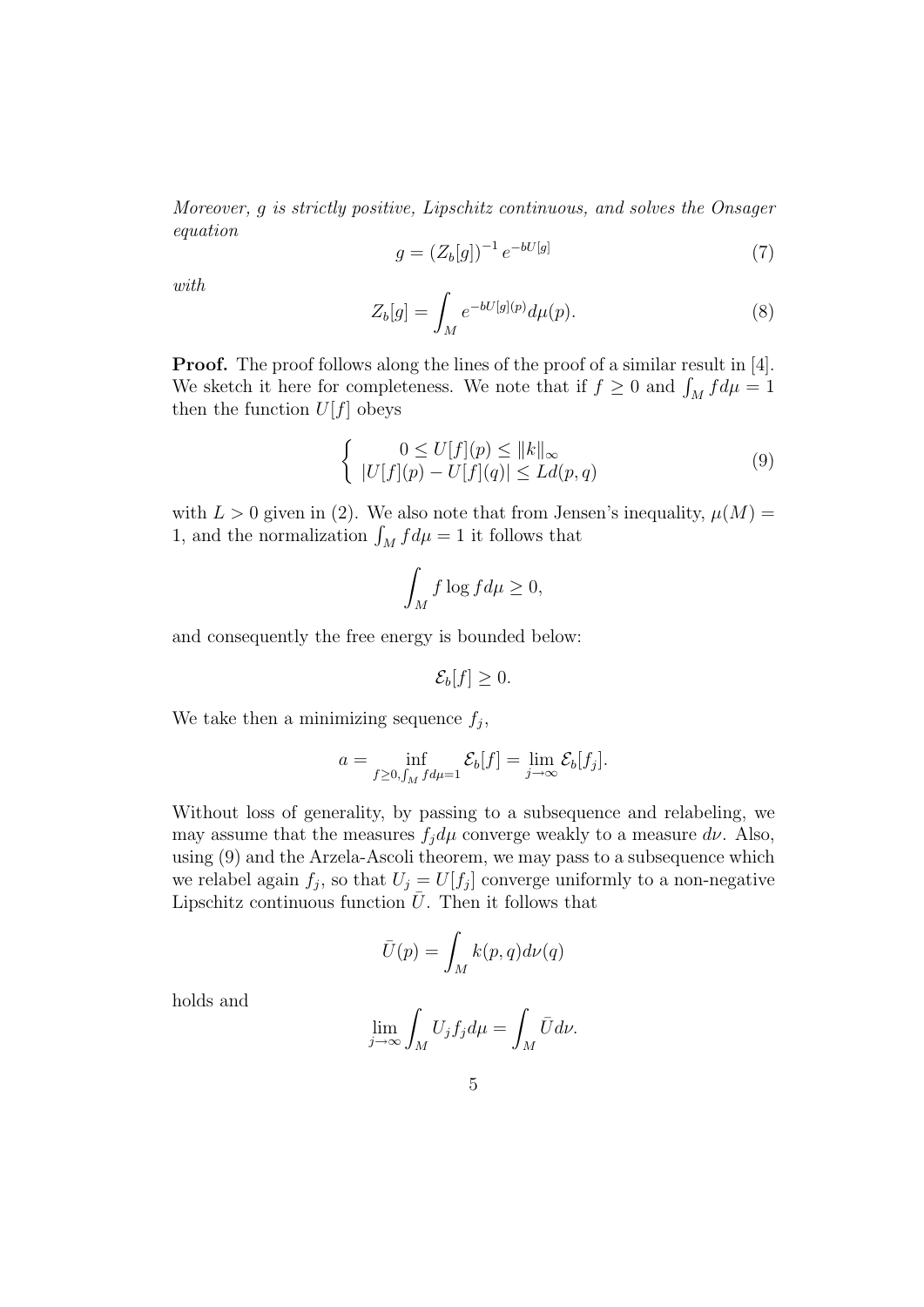Because  $\mathcal{E}_b[f_j]$  is a convergent sequence, the sequence  $\int_M f_j \log f_j d\mu$  also converges and consequently the integrals  $\int_M f_j \log_+ f_j d\mu$  are uniformly bounded.

It then follows that  $d\nu$  is absolutely continuous, that is,  $d\nu = g d\mu$  with  $g \geq 0$  and  $g \in L^1(d\mu)$ . Indeed, this is because the sequence  $f_j d\mu$  is uniformly absolutely continuous. The latter is proved using the convexity of the function  $y \log y$  and Jensen's inequality

$$
\mu(A)^{-1} \int_A f_j \log f_j d\mu \ge m \log m,
$$

where  $m = m(A, j) = \mu(A)^{-1} \int_A f_j d\mu$ . Thus for all  $A, j$ ,

$$
m \log m \le \frac{C}{\mu(A)}
$$

with a fixed  $C \geq 1$ . Let us choose  $R = R(A) \geq 1$  so that  $R \log R = C/\mu(A)$ . Then  $m \leq R$  and so  $\int_A f_j d\mu \leq \mu(A)R = C/\log R$ . This means

$$
\int_A f_j d\mu \le \delta(\mu(A))
$$

with  $\lim_{x\to 0} \delta(x) = 0$  and  $\delta(\cdot)$  independent of A and j. It follows that  $\nu$  is absolutely continuous with respect to  $d\mu$ .

The weak convergence tested on the function 1 gives  $\int_M g d\mu = 1$ . In general, weak convergence of measures is not enough to show lower semicontinuity of nonlinear integrals or almost everywhere convergence. We claim however that, in fact, the convergence  $f_n \to g$  takes place strongly in  $L^1(d\mu)$ :

$$
\lim_{n \to \infty} \int_M |f_n(p) - g(p)| d\mu(p) = 0.
$$

In order to prove this, we prove that  $f_n$  is a Cauchy sequence in  $L^1(d\mu)$ . We take  $\epsilon > 0$  and choose N large enough so that

$$
\sup_{p \in M} |U_n(p) - \bar{U}(p)| \le \frac{\epsilon^2}{16b},\tag{10}
$$

and

$$
\mathcal{E}_b[f_n] \le a + \frac{\epsilon^2}{16}
$$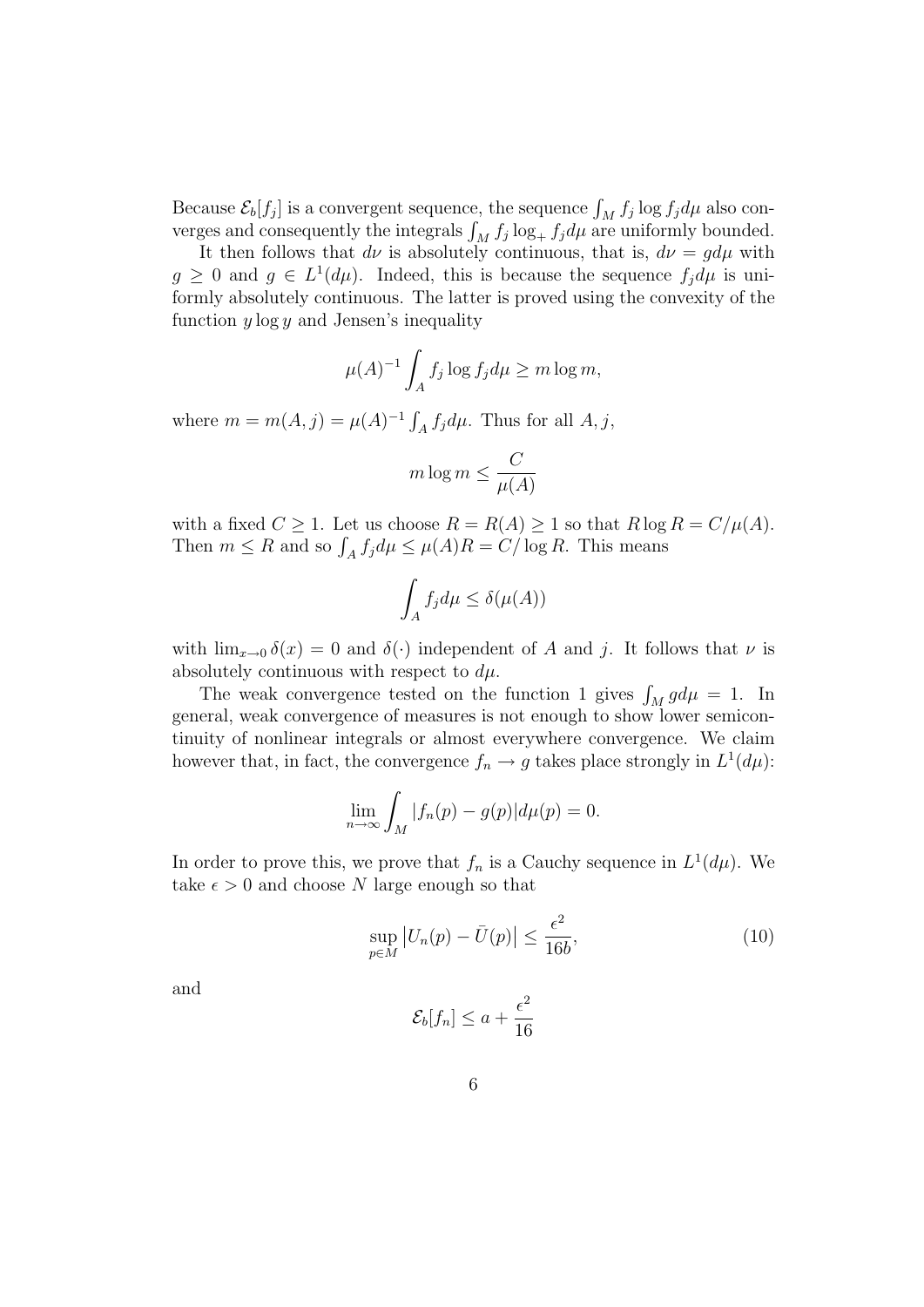holds for  $n \geq N$ . Let  $s(p) = \frac{1}{2}(f_n(p) + f_m(p))$  with  $n, m \geq N$ . Then  $\int_M s d\mu = 1, s \ge 0$ , so  $a \leq \mathcal{E}_b[s]$ .

Therefore

$$
\frac{1}{2}\left\{ \mathcal{E}_b[f_n] + \mathcal{E}_b[f_m] \right\} - \mathcal{E}_b[s] \leq \frac{\epsilon^2}{16}.
$$

On the other hand,

$$
\int_M \left\{ \frac{1}{2} \left( f_n \log f_n + f_m \log f_m \right) - s \log s \right\} d\mu \leq \frac{1}{2} \left\{ \mathcal{E}_b[f_n] + \mathcal{E}_b[f_m] \right\} - \mathcal{E}_b[s] + \frac{\epsilon^2}{16}
$$

using (10) and  $U[s] = \frac{1}{2}(U[f_n] + U[f_m])$ , so

$$
\int_M \left\{ \frac{1}{2} \left( f_n \log f_n + f_m \log f_m \right) - s \log s \right\} d\mu \leq \frac{\epsilon^2}{8}.
$$

Denote  $\chi = \frac{f_n - f_m}{f + f}$  $\frac{f_n - f_m}{f_n + f_m}$  and note that  $-1 \leq \chi \leq 1$  holds  $\mu$  - a.e. Also, elementary calculations show that

$$
\left\{\frac{1}{2}\left(f_n\log f_n + f_m\log f_m\right) - s\log s\right\} = \frac{s}{2}G(\chi)
$$

holds with

$$
G(\chi) = \log(1 - \chi^2) + \chi \log\left(\frac{1 + \chi}{1 - \chi}\right).
$$

Note that G is even on  $(-1,1)$ , that  $G'(\chi) = \log \left( \frac{1+\chi}{1-\chi} \right)$  $\frac{1+\chi}{1-\chi}$ ,  $G(0) = G'(0) = 0$ and  $G''(\chi) = \frac{2}{1-\chi^2} \geq 2$  on  $(-1, 1)$ . Consequently,

 $0 \leq \chi^2 \leq G(\chi)$ 

holds for  $-1 \leq \chi \leq 1$ . It follows that we have

$$
\int_M \frac{(f_n - f_m)^2}{f_n + f_m} d\mu \le \frac{\epsilon^2}{2}.
$$

Writing  $|f_n - f_m| =$ √  $f_n + f_m \frac{|f_n - f_m|}{\sqrt{f_n + f_m}}$  and using the Schwartz inequality we deduce Z

$$
\int_M |f_n - f_m| d\mu \le \epsilon.
$$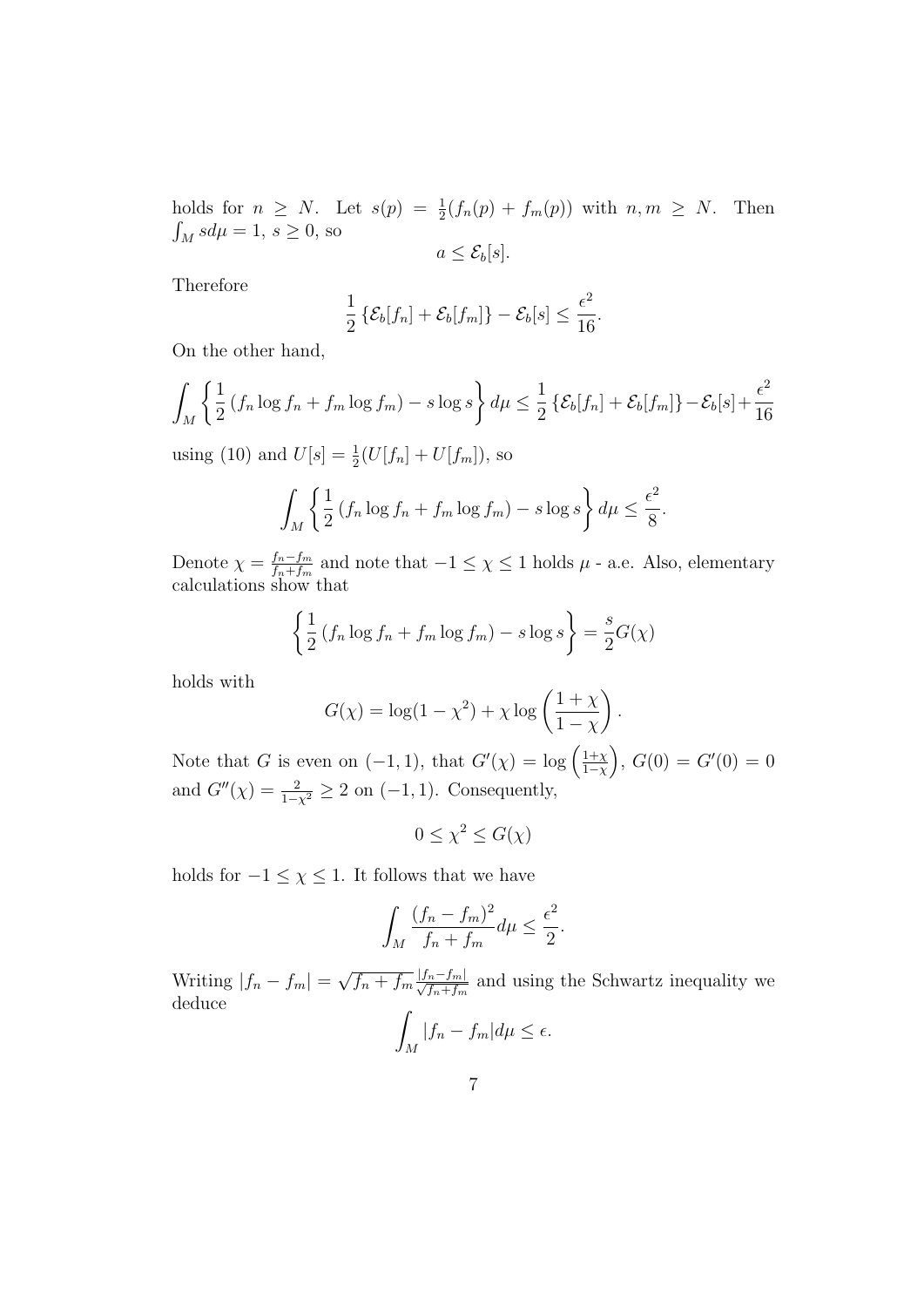Therefore the sequence  $f_n$  is Cauchy in  $L^1(d\mu)$ . This proves that the weak limit  $f_n d\mu \to g d\mu$  is actually strong  $f_n \to g$  in  $L^1(d\mu)$ . By passing to a subsequence if necessary, we may assume that  $f_n \to g$  holds also  $\mu$ - a.e. Then from Fatou's Lemma,

$$
\int_M g \log g d\mu \le \lim_{j \to \infty} \int_M f_j \log f_j d\mu.
$$

and thus g is a minimizer of  $\mathcal{E}_b$  with  $\mathcal{E}_b[g] = a$ .

It follows that  $g \ge \delta$  where  $\delta > 0$  is such that  $(x \log x)' < -3||k||_{\infty}$  for all  $x \leq \delta$ . Otherwise  $g_1 = \max\{g, \delta\}$  satisfies  $\mathcal{E}_b[g_1] < \mathcal{E}_b[g]$  and if we let  $g_2 =$  $\min\{g_1, m\}$  with  $m > 1$  such that  $\int_M g_2 d\mu = 1$ , then  $\mathcal{E}_b[g_2] \le \mathcal{E}_b[g_1] < \mathcal{E}_b[g]$ , a contradiction. Thus  $g \geq \delta$  and then the fact that g solves the Onsager equation (7) follows by taking the Gateaux derivative of  $\mathcal{E}_b$  with respect to each bounded  $h \in L^1(M)$  with  $\int_M h d\mu = 0$ . Since U is Lipschitz, the same is true about  $q$ . This concludes the proof.

The next two results describe the behavior of the minimizers of  $\mathcal{E}_b$  in the high intensity limit  $b \to \infty$ . Let us assume from now on that there is no repulsion between identical (or identically oriented) particles, that is,

$$
k(p, p) = 0 \quad \text{for all } p \in M. \tag{11}
$$

**Theorem 2** Let M be compact and metric, let k satisfy  $(2)$  and  $(11)$ , and let  $\mu$  be a Borel probability measure on M. Let  $b_n \to \infty$  and consider a sequence of free energy minimizers  $g_n \geq 0$ ,  $\int_M g_n d\mu = 1$ ,  $\mathcal{E}_{b_n}[g_n] =$  $\min_{\{f \geq 0, \int f d\mu = 1\}} \mathcal{E}_{b_n}[f].$  Then the sequence of measures  $\nu_n = g_n d\mu$  has a subsequence that converges weakly to a Borel probability measure ν supported on a set  $A \subseteq M$  such that  $k(p, q) = 0$  for any  $p, q \in A$ .

Remark. Of course, this shows that all limit points of any sequence of minimizers of  $\mathcal{E}_{b_n}$  as  $b_n \to \infty$  are as  $\nu$  in the theorem. Notice that if  $k(p, q) \neq 0$  for  $p \neq q$ , then each such  $\nu$  must be  $\delta_p$  for some  $p \in M$ .

**Proof.** There is obviously a subsequence of  $\nu_n$  converging to a measure ν. We relabel the subsequence  $\nu_n$ . The normalization  $\nu_n(M) = 1$  of the probability measures  $\nu_n$  shows that  $\nu$  is a probability measure.

We observe that for any  $r > 0$  there exists a ball  $B = B(p, r)$  in M such that  $\mu(B) > 0$ . Indeed, if this is not the case, then there exists  $r > 0$  such that  $\mu(B(p,r)) = 0$  for all  $p \in M$ . Because M is compact, we can cover it with finitely many such balls, and deduce  $\mu(M) = 0$ , a contradiction.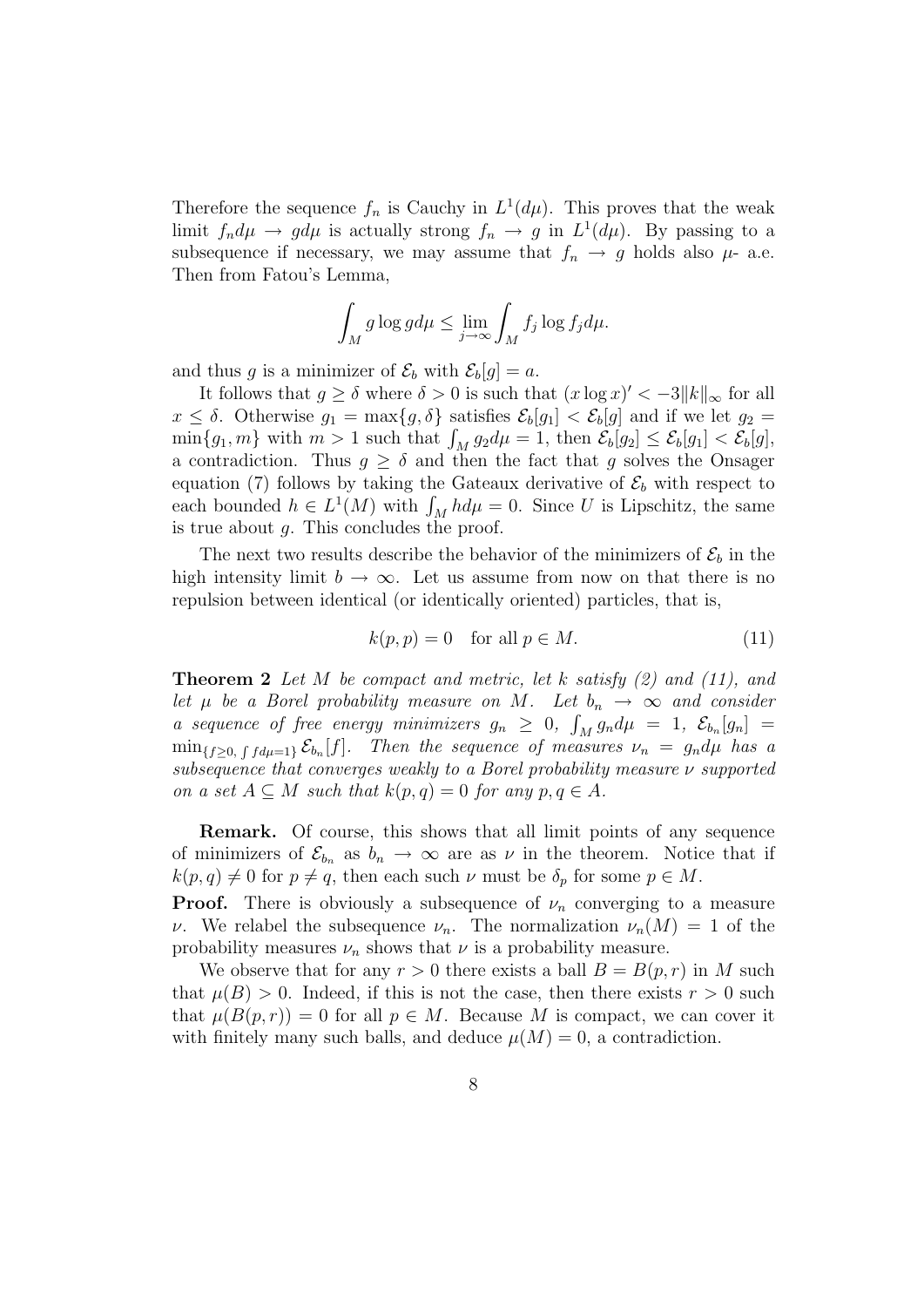Now we claim that

$$
\lim_{n \to \infty} \frac{2}{b_n} \mathcal{E}_{b_n}[g_n] = 0. \tag{12}
$$

Indeed, to prove this, we pick  $\epsilon > 0$  and use the uniform continuity of k and the property (11) to find  $r = r(\epsilon)$  so small that if  $d(p, q) \leq 2r$  then  $k(p, q) \leq \frac{\epsilon}{2}$  $\frac{\epsilon}{2}$ . We take a ball  $B = B(p,r)$  such that  $\mu(B) > 0$  and consider the normalized indicator function of B,  $f(p) = \mu(B)^{-1} \mathbf{1}_B(p)$ . Then

$$
\frac{2}{b_n} \mathcal{E}[g_n] \le \frac{2}{b_n} \log \mu(B)^{-1} + \frac{\epsilon}{2}
$$

holds because  $g_n$  is an energy minimum. Fixing  $r(\epsilon)$  we may find N so that 2  $\frac{2}{b_n} \log (\mu(B))^{-1} \leq \frac{\epsilon}{2}$  $\frac{\epsilon}{2}$  holds for  $n \geq N$  and thus (12) holds.

Let now A be the support of  $\nu$  and assume there are  $p, q \in A$  such that  $k(p,q) = 2\delta > 0$ . Then for any  $x \in B(p,\delta/2L)$  and  $y \in B(q,\delta/2L)$  we have  $k(x, y) \geq \delta$  by (2). Then

$$
\liminf_{n \to \infty} \frac{2}{b_n} \mathcal{E}_{b_n}[g_n] \ge \delta \nu(B(p, \frac{\delta}{2L})) \nu(B(q, \frac{\delta}{2L})) > 0,
$$

contradicting (12). The proof is finished.

**Theorem 3** Let M be compact and metric, let k satisfy  $(2)$  and  $(11)$ , and let  $\mu$  be a Borel probability measure on M. Let  $A_0, A_1 \subseteq M$  be compacts with  $k(p,q) = 0$  for any  $p, q \in A_j$   $(j = 0, 1)$  and  $B_j(\varepsilon) = \{p \in M \mid d(p, A_j) < \varepsilon\}.$ Assume that for some  $\varepsilon_j > 0$  there is a 1-1 map  $T : B_1(\varepsilon_1) \to B_0(\varepsilon_0)$  (not necessarily onto) with T and  $T^{-1}$  measurable, and that there is  $c > 1$  such that

$$
\forall p, q \in B_1(\varepsilon_1) : k(T(p), T(q)) \le k(p, q)
$$
\n(13)

$$
\forall B \subseteq B_1(\varepsilon_1) \; measurable \; : \; \mu(T(B)) \ge c\mu(B). \tag{14}
$$

Assume also that for each  $p \in A_1$ ,  $q \in M \setminus B_1(\varepsilon_1)$  we have  $k(p, q) > 0$ . Then  $\nu(A_1)$  < 1 for each measure  $\nu$  as in Theorem 2.

**Remark.** This and Theorem 2 show that only those sets  $A \subseteq M$  with  $k(p, q) = 0$  for  $p, q \in A$  which have the largest (in the sense of  $\mu$ ) neighborhoods can be supports of limit points of free energy minimizers.

**Proof.** Assume that the sequence of free energy minimizers  $g_n \geq 0$  with  $\int_M g_n d\mu = 1$  and  $\mathcal{E}_{b_n}[g_n] = \min_{\{f \ge 0, \int f d\mu = 1\}} \mathcal{E}_{b_n}[f]$  corresponds to  $b = b_n$ , the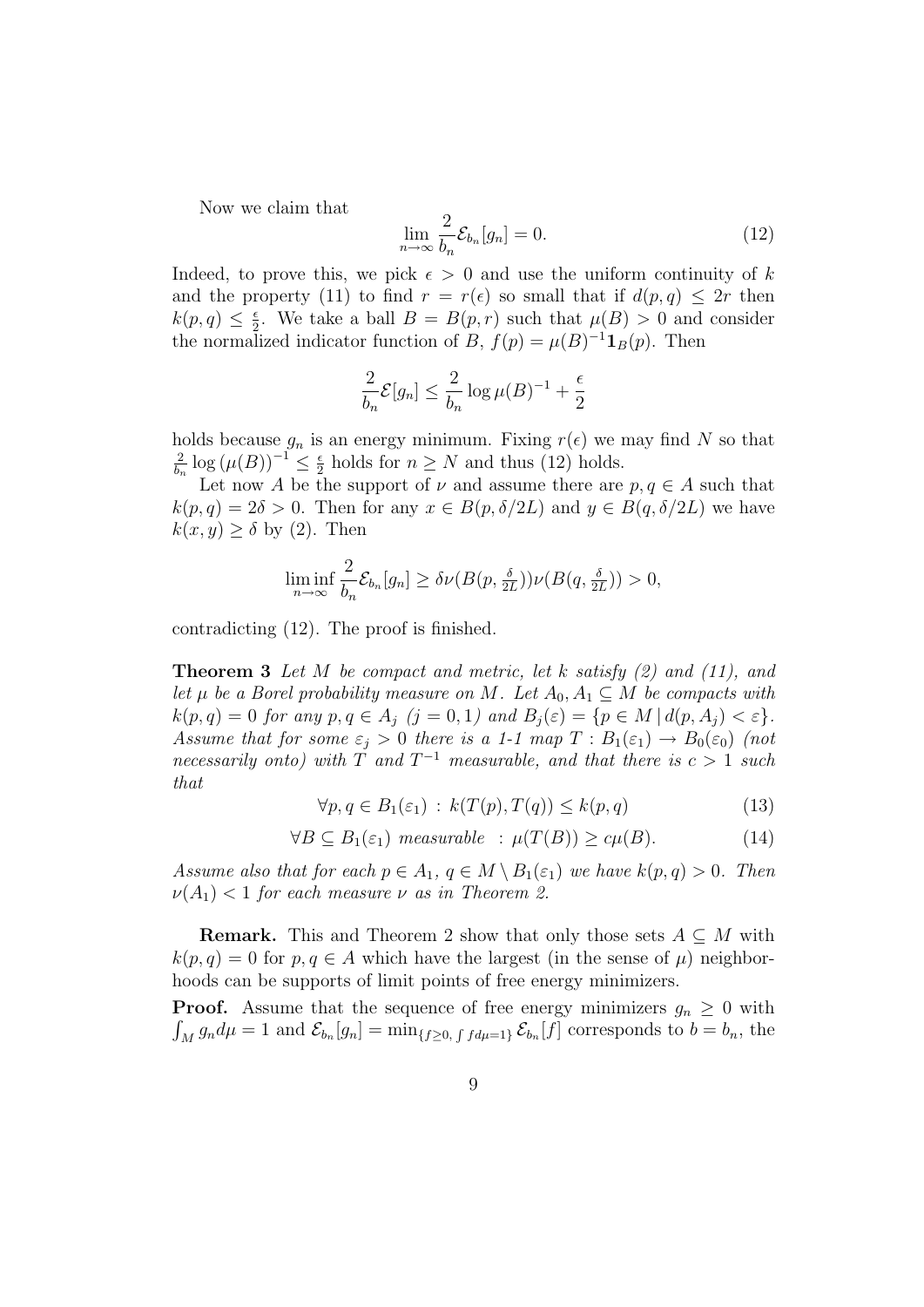measures  $\nu_n = g_n d\mu \to \nu$  weakly, and  $\nu(A_1) = 1$ . We first claim  $\mu(A_1) = 0$ . Indeed, otherwise, letting  $A_2 = T(A_1)$  we have

$$
\mathcal{E}_{b_n}[1_{A_2}]=-\log \mu(A_2)\leq -\log \mu(A_1)-\log c.
$$

But  $\lim_{\varepsilon \to 0} \mu(B_1(\varepsilon)) = \mu(A_1)$ ,  $\lim_{n \to \infty} \int_{B_1(\varepsilon)} g_n d\mu = 1$  for each  $\varepsilon > 0$ , and Jensen's inequality give

$$
\liminf_{n\to\infty} \mathcal{E}_{b_n}[g_n] \ge \liminf_{n\to\infty} \int_M g_n \log g_n d\mu \ge -\log \mu(A_1) > \mathcal{E}_{b_n}[\mathbf{1}_{A_2}],
$$

a contradiction.

Without loss of generality assume that  $L > 1$  in (2). Compactness and (2) imply that  $\delta_1 = \inf \{ k(p,q) \mid p \in A_1, q \in M \setminus B_1(\varepsilon_1) \} > 0$ . Let  $\gamma =$  $\mu(B_1(\delta/4L) \setminus B_1(\delta/8L)) \leq 1$  where  $\delta \in (0, \min{\delta_1, \epsilon_1}]$  is chosen so that  $\gamma > 0$  (if such  $\delta$  does not exist, then  $\mu(B_1(\min{\delta_1, \varepsilon_1})/4L) = 0$  because  $\mu(A_1) = 0$ , and so  $\nu(A_1) = 0$ ).

For all large enough  $n$  we have

$$
\int_{B_1(\frac{\delta}{8L})} g_n d\mu \ge 1 - \omega \tag{15}
$$

where  $\omega > 0$  will be specified later. We also let

$$
\alpha_n = \int_{M \backslash B_1(\varepsilon_1)} g_n d\mu \le \omega \tag{16}
$$

(because  $\delta/8L < \delta < \varepsilon_1$ ).

Let  $\mu_* = T_*(\mu|_{B_1(\varepsilon_1)})$  be the pushforward measure of  $\mu$  restricted to  $B_1(\varepsilon_1)$ (thus  $\mu_*$  is supported in  $T(B_1(\varepsilon_1)) \subseteq B_0(\varepsilon_0)$ ). Then (14) shows that  $\mu_*$ is absolutely continuous with respect to  $\mu$  and that there is a measurable function  $0 \le f \le c^{-1} \mathbf{1}_{T(B_1(\varepsilon_1))}$  such that  $d\mu_* = fd\mu$ . Define

$$
f_n(p) = \begin{cases} g_n(T^{-1}(p))f(p) & p \in T(B_1(\varepsilon_1)), \\ 0 & p \in M \setminus T(B_1(\varepsilon_1)) \end{cases}
$$

and notice that for any  $B \subseteq T(B_1(\varepsilon_1)),$ 

$$
\int_{B} f_n d\mu = \int_{T^{-1}(B)} g_n d\mu,\tag{17}
$$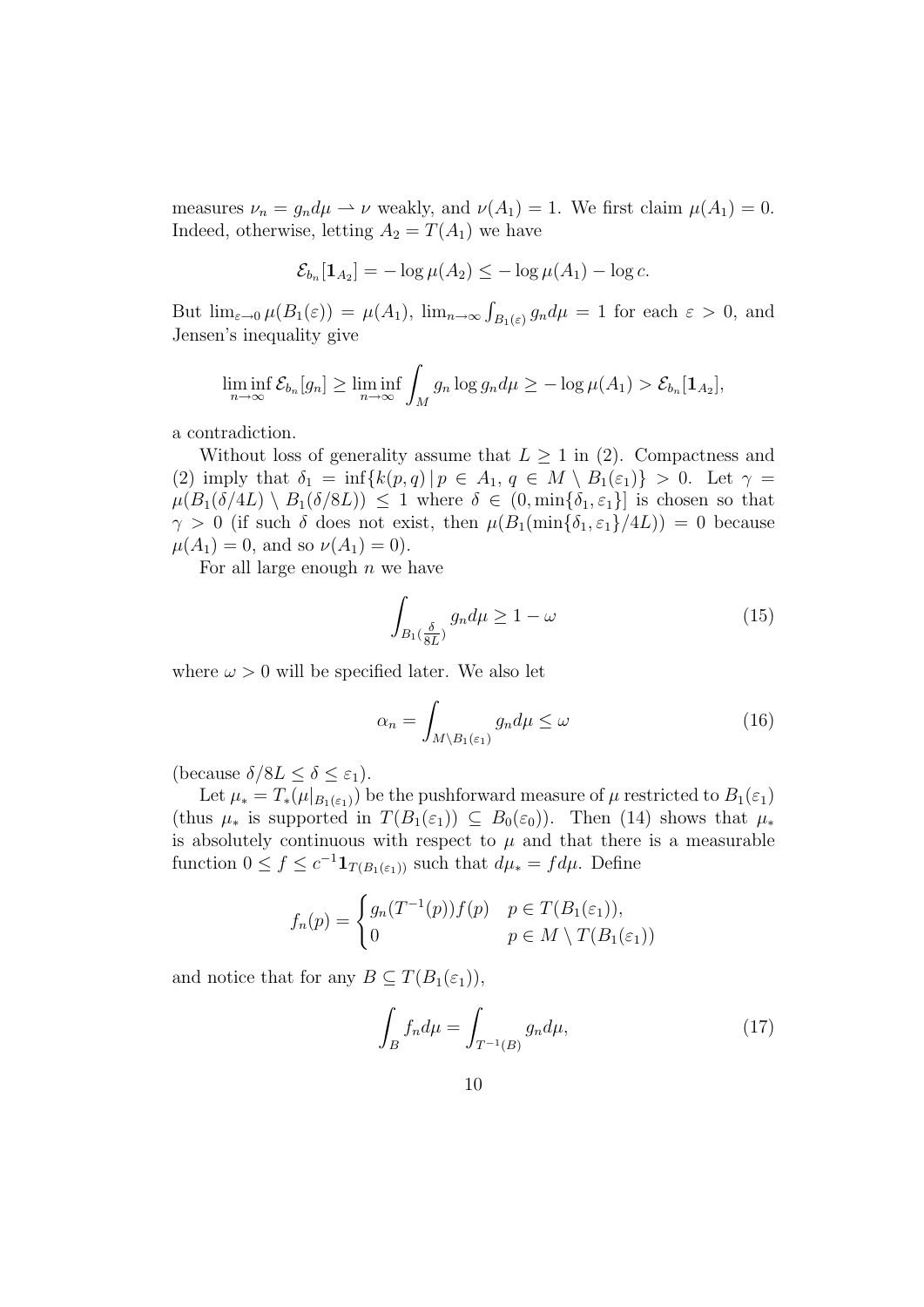in particular,  $\int_M f_n d\mu = 1 - \alpha_n$ . We let

$$
\Sigma_n = \{ p \in T(B_1(\frac{\delta}{4L}) \setminus B_1(\frac{\delta}{8L})) \mid f_n(p) \leq \frac{1}{2} \}
$$

so that  $\mu(\Sigma_n) \geq \frac{\gamma}{2}$  $\frac{\gamma}{2}$  by (17), (15), (14), provided we take  $\omega \leq \frac{\gamma}{4}$  $rac{\gamma}{4}$ . If we now let  $\beta_n = \alpha_n / \mu(\Sigma_n)$ , then  $\beta_n \leq \frac{1}{2}$  $\frac{1}{2}$  by (16) and  $\omega \leq \frac{\gamma}{4}$  $\frac{\gamma}{4}$ , and  $h_n = f_n + \beta_n \mathbf{1}_{\Sigma_n}$ satisfies  $\int_M h_n d\mu = 1$ . We will now show that if  $\omega$  is small enough and n large, then  $\mathcal{E}_{b_n}[h_n] < \mathcal{E}_{b_n}[g_n]$ , thereby obtaining a contradiction.

For large *n* we have by  $(13)$ ,  $(15)$ ,  $(16)$ ,  $(17)$ , and  $(2)$ ,

$$
\int_{B_1(\varepsilon_1)^2} k(p,q)g_n(p)g_n(q)d\mu(p)d\mu(q) \geq \int_{T(B_1(\varepsilon_1))^2} k(p,q)f_n(p)f_n(q)d\mu(p)d\mu(q),
$$

$$
\int_{B_1(\frac{\delta}{8L})\times (M\setminus B_1(\varepsilon_1))} k(p,q)g_n(p)g_n(q)d\mu(p)d\mu(q) \geq (\delta_1 - L\frac{\delta}{8L})(1 - \omega)\alpha_n
$$
  

$$
\geq \frac{7\delta}{8}(1 - \omega)\alpha_n,
$$

$$
\int_{T(B_1(\frac{\delta}{8L}))\times\Sigma_n} k(p,q)f_n(p)\beta_n d\mu(p)d\mu(q) \leq L(\frac{\delta}{8L} + \frac{\delta}{4L})\alpha_n \leq \frac{3\delta}{8}\alpha_n,
$$
  

$$
\int_{(M\backslash T(B_1(\frac{\delta}{8L})))\times\Sigma_n} k(p,q)f_n(p)\beta_n d\mu(p)d\mu(q) \leq ||k||_{\infty}\omega\alpha_n,
$$
  

$$
\int_{\Sigma_n^2} k(p,q)\beta_n\beta_n d\mu(p)d\mu(q) \leq ||k||_{\infty}\alpha_n^2 \leq ||k||_{\infty}\omega\alpha_n,
$$

where in the third line we have used

 $k(T(p), T(q)) \leq k(p, q) \leq k(p', q') + L(d(p, p') + d(q, q')) = L(d(p, p') + d(q, q'))$ for  $p, q' \in A_1$ . Thus (16) gives

$$
\int_{M^2} k(p,q)g_n(p)g_n(q)d\mu(p)d\mu(q) > \int_{M^2} k(p,q)h_n(p)h_n(q)d\mu(p)d\mu(q) \quad (18)
$$

provided  $\frac{7\delta}{4}(1-\omega) > \frac{3\delta}{4} + 3\|k\|_{\infty} \omega$  (or  $\omega \leq \delta(8\|k\|_{\infty})^{-1}$  since  $\omega \leq \frac{\gamma}{4} \leq \frac{1}{4}$  $(\frac{1}{4})$ . The definition of  $\Sigma_n$ ,  $\beta_n \leq \frac{1}{2}$  $\frac{1}{2}$ ,  $(x \log x)' \le 1$  for  $x \le 1$ ,  $f \le c^{-1}$ ,  $(17)$ , and  $(16)$  give

$$
\int_{M} h_{n} \log h_{n} d\mu \leq \int_{M} f_{n} \log f_{n} d\mu + \alpha_{n} \leq \int_{B_{1}(\varepsilon_{1})} g_{n} \log (g_{n} c^{-1}) d\mu + \alpha_{n}
$$

$$
\leq \int_{B_{1}(\varepsilon_{1})} g_{n} \log g_{n} d\mu - (1 - \omega) \log c + \alpha_{n},
$$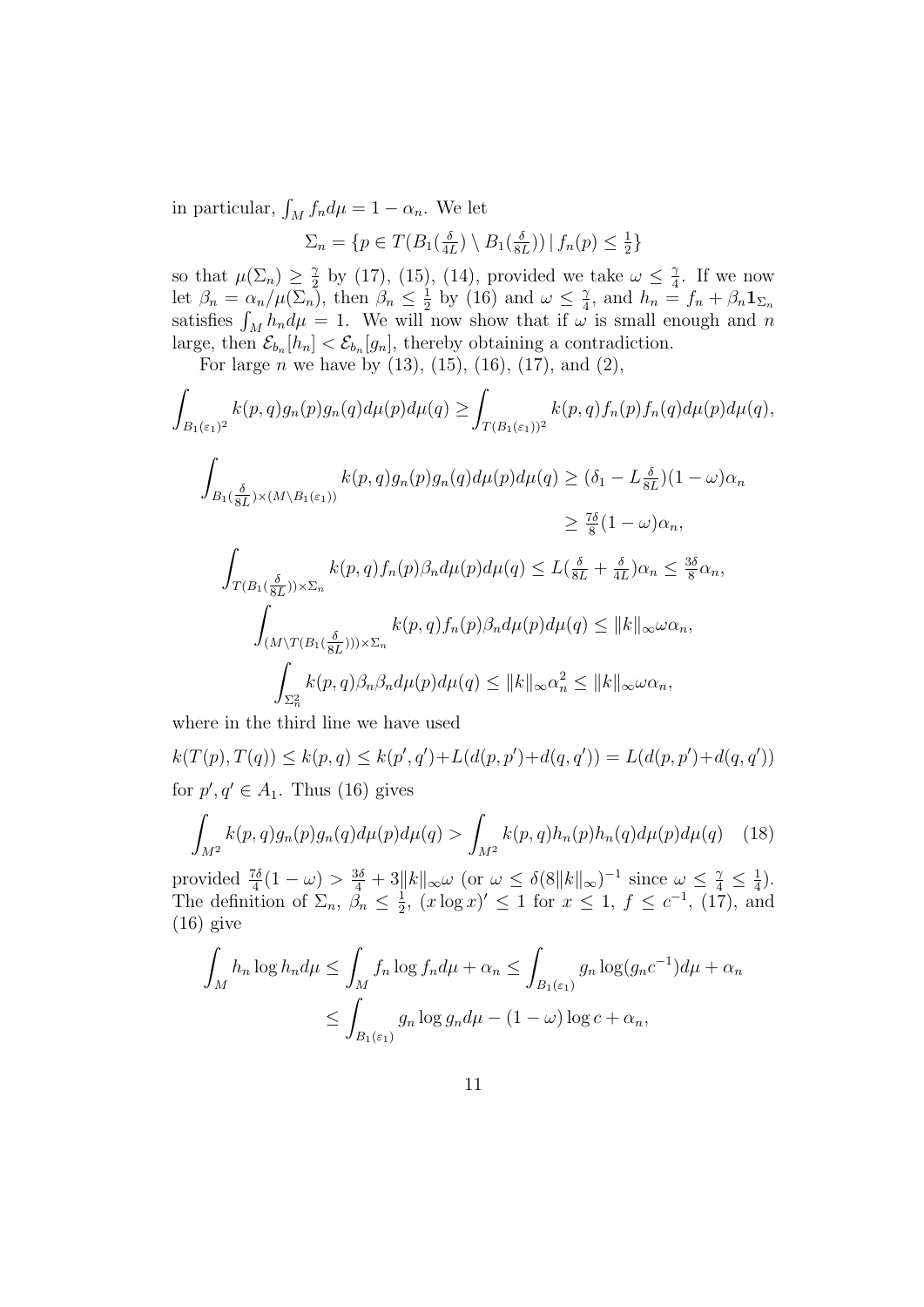while Jensen's inequality and (16) give

$$
\int_{M \setminus B_1(\varepsilon_1)} g_n \log g_n d\mu \ge \alpha_n \log \frac{\alpha_n}{\mu(M \setminus B_1(\varepsilon_1))} \ge \alpha_n \log \alpha_n.
$$

If now  $\alpha_n(1 - \log \alpha_n) < (1 - \omega) \log c$  (which is guaranteed if  $\omega$  is such that  $\omega(1-\log\omega)<\frac{3}{4}$  $\frac{3}{4}$  log *c* because  $\alpha_n \leq \omega \leq \frac{1}{4}$  $\frac{1}{4}$ , then

$$
\int_M h_n \log h_n d\mu < \int_M g_n \log g_n d\mu
$$

and we have  $\mathcal{E}_{b_n}[h_n] < \mathcal{E}_{b_n}[g_n]$  for large n. Thus we only need to pick

$$
\omega < \min\left\{\frac{\gamma}{4}, \frac{\delta}{8\|k\|_{\infty}}\right\} \quad \text{and} \quad \omega(1 - \log \omega) < \frac{3}{4}\log c
$$

and the proof is finished.

#### 3 Examples

Examples of rod-like particles have been discussed in detail [4, 6] and will not be discussed here. It suffices to say that Theorem 2 implies that the high intensity limit of the minimizers has to be a prolate state, both for the Maier-Saupe and the Onsager potentials, because  $k(p, q) \neq 0$  for  $p \neq q$  in both cases.

Example 1. We start the list of examples with interacting two-rods, each made of two segments of unit length attached at the origin. The corpora belong to  $M = \mathbb{S}^1 \times \mathbb{S}^1$ . We assume that the interaction between pairs of two-rods is determined entirely by the area and orientation of the triangle formed by each two-rod, and each two-rod corpus rejects two-rods that have very different oriented area than itself. The simplest interaction that achieves this is

$$
k((p_1, p_2), (q_1, q_2)) = ||e(p_1) \wedge e(p_2) - e(q_1) \wedge e(q_2)||^2
$$

with  $e(p) = (\cos p, \sin p)$  if  $p \in [0, 2\pi)$ . Each  $\mathbb{S}^1$  is viewed as a subset of  $\mathbb{R}^2$ ; the exterior product  $\bigwedge^2(\mathbb{R}^2)$  is isomorphic to  $\mathbb R$ . Every element in it is a multiple of  $e_1 \wedge e_2$ , with  $e_1 = (1, 0)$  and  $e_2 = (0, 1)$ , so  $e(p_1) \wedge e(p_2) = \sin(p_1 - p_2)(e_1 \wedge e_2)$ . We then have

$$
k((p_1, p_2), (q_1, q_2)) = (\sin(p_1 - p_2) - \sin(q_1 - q_2))^2.
$$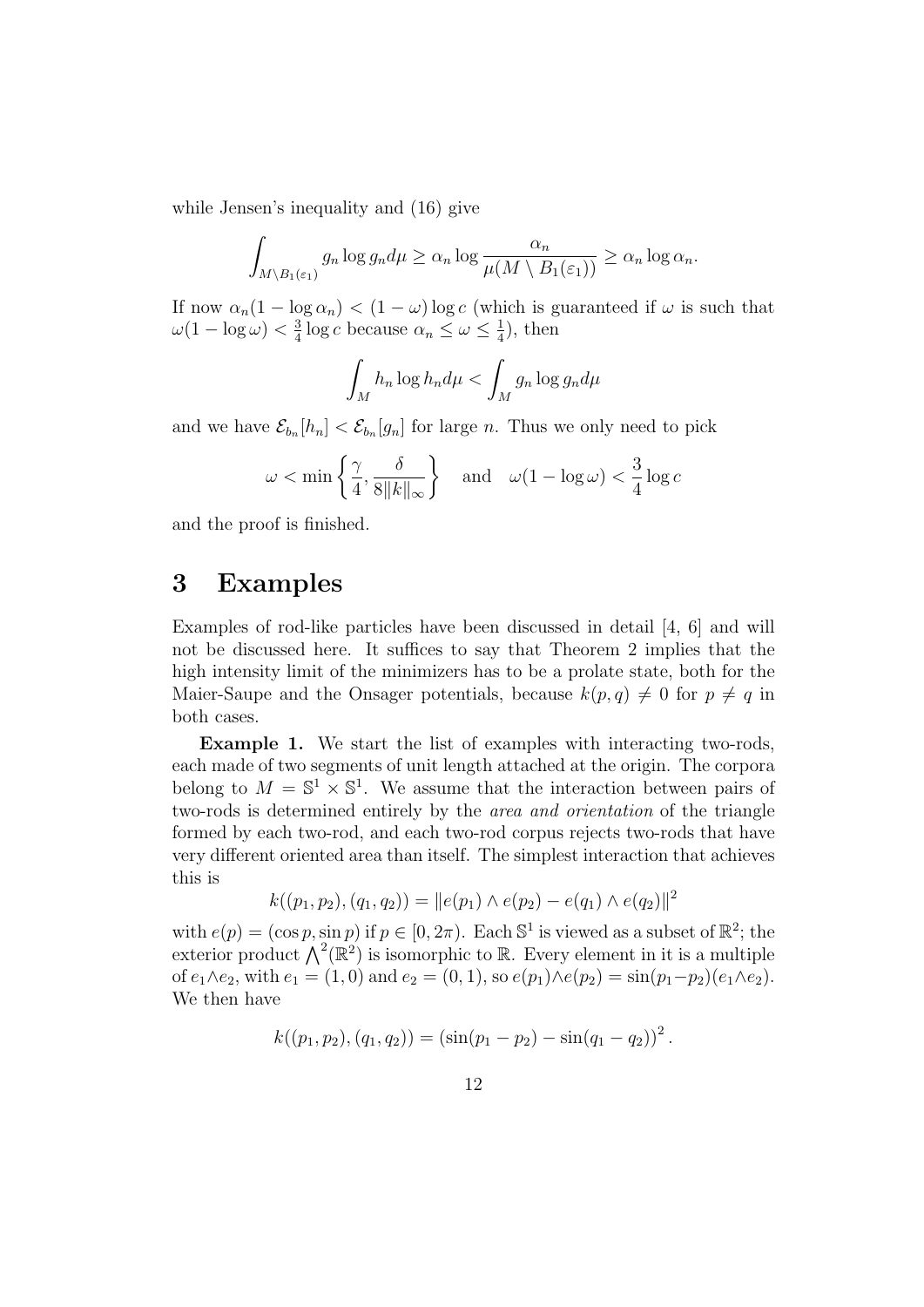We take the uniform measure  $d\mu(p_1, p_2) = \frac{1}{4\pi^2} dp_1 dp_2$  on  $\mathbb{S}^1 \times \mathbb{S}^1$  and note that the potential has the form

$$
U[f](p_1, p_2) = \sin^2(p_1 - p_2) - 2a\sin(p_1 - p_2) + \gamma
$$

with

$$
a = \int_{M} \sin(q_1 - q_2) f(q_1, q_2) d\mu,
$$
  

$$
\gamma = \int_{M} \sin^2(q_1 - q_2) f(q_1, q_2) d\mu.
$$
  

$$
(7.52) \quad 1 \quad W^{[f]}
$$

Onsager's equation  $f = (Z_b[f])^{-1}e^{-bU[f]}$  now gives

$$
f(p_1, p_2) = Z^{-1} e^{-b(\sin(p_1 - p_2) - a)^2}
$$

with

$$
Z = Z_b[f]e^{b(\gamma - a^2)} = \frac{1}{2\pi} \int_0^{2\pi} e^{-b(\sin \theta - a)^2} d\theta.
$$

Thus by  $(19)$ , solving it is equivalent to finding a such that

$$
a = [\sin \theta]_b(a) \tag{20}
$$

where

$$
[\phi]_b(a) = \frac{\int_0^{2\pi} \phi(\theta) e^{-b(\sin \theta - a)^2} d\theta}{\int_0^{2\pi} e^{-b(\sin \theta - a)^2} d\theta}.
$$

We note that  $a = 0$  is always a solution that yields

$$
f_b(p_1, p_2) = Z^{-1} e^{-b \sin^2(p_1 - p_2)}.
$$

As  $b \to \infty$  this tends to  $\delta((p_1-p_2) \mod \pi)$ , the uniform measure on the union of the segments  $p_1 - p_2 = 0$  and  $p_2 - p_2 = \pi$ , whose support corresponds to two-rods with area 0. However, this is not the only solution for large b.

Consider

$$
h_b(a) = \int_0^{2\pi} ue^{-bu^2} d\theta
$$

with  $u(\theta, a) = \sin \theta - a$ . In order to solve Onsager's equation (i.e., (20)) we seek zeros of  $h_b(a)$ . Clearly  $h_b(1) < 0$ . In order to prove that  $h_b$  vanishes for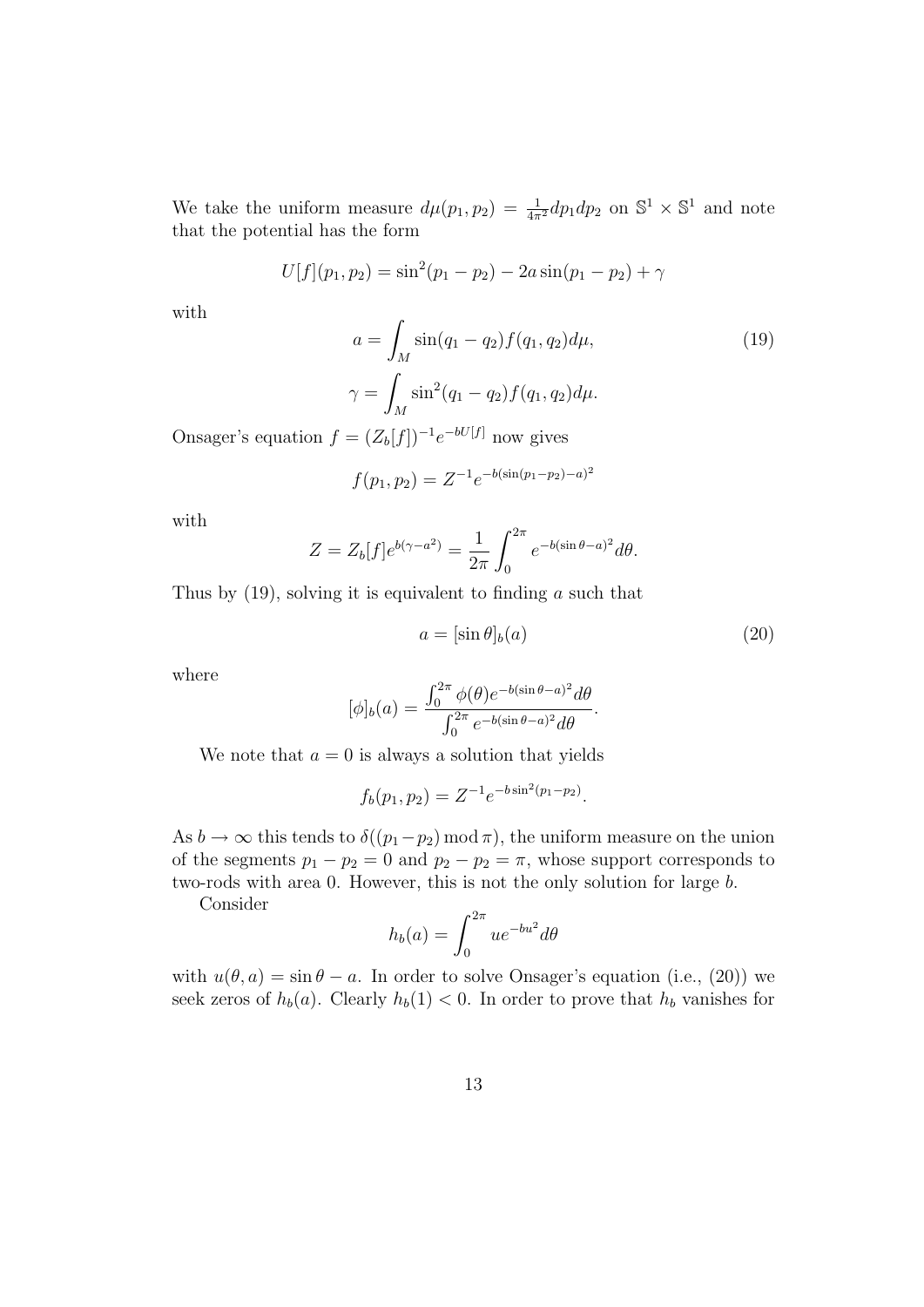some positive a, it is therefore enough to find  $0 < a < 1$  such that  $h_b(a) > 0$ . Now, changing variables, we have

$$
h_b(a) = 2 \int_{-1-a}^{1-a} e^{-bu^2} \frac{udu}{\sqrt{1 - (u+a)^2}}
$$

and fixing  $0 < a < 1$  we get

$$
h_b(a) = 4 \int_0^{1-a} e^{-bu^2} u \left\{ \frac{1}{\sqrt{1-(u+a)^2}} - \frac{1}{\sqrt{1-(a-u)^2}} \right\} du - 2 \int_{1-a}^{1+a} e^{-bu^2} \frac{u du}{\sqrt{1-(a-u)^2}} = 16a \int_0^{1-a} e^{-bu^2} u^2 \frac{du}{\sqrt{(1-(u+a)^2)(1-(u-a)^2)} \left(\sqrt{1-(u-a)^2} + \sqrt{1-(u+a)^2}\right)} - 2 \int_{1-a}^{1+a} e^{-bu^2} \frac{u du}{\sqrt{1-(a-u)^2}}.
$$

The last integral is negative but exponentially small as  $b \to \infty$ . The positive integral is larger than a fixed multiple of  $\int_0^{\delta} u^2 e^{-bu^2} du$  for small fixed  $\delta$ (depending on a). This integral asymptotically equals  $Cb^{-3/2}$  with positive C, as  $b \to \infty$ . Thus, for any fixed  $0 < a < 1$  and b large enough, we have  $h_b(a) > 0$ . This proves for all large enough b the existence of  $a(b) > 0$  such that  $h_b(a(b)) = 0$ . Moreover, because  $0 < a < 1$  was arbitrary, this also proves  $\lim_{b\to\infty} a(b) = 1$  for any such  $a(b) > 0$ . A similar argument applies for  $0 > a > -1$ , and consequently limit points of solutions  $f<sub>b</sub>$  of Onsager's equation as  $b \to \infty$  are precisely  $\delta((p_1-p_2) \mod \pi)$ ,  $\delta((p_1-p_2-\frac{\pi}{2})$  $(\frac{\pi}{2}) \mod 2\pi$ , and  $\delta\left((p_1-p_2+\frac{\pi}{2})\right)$  $(\frac{\pi}{2}) \mod 2\pi$ .

We will now employ Theorem 3 to show that the first of these cannot be the limit point of minimizers of the free energy as  $b \to \infty$ . Assume it is, let  $A_1 = \{(p_1, p_2) | \sin(p_1 - p_2) = 0\}$  and  $A_0 = \{(p_1, p_2) | \sin(p_1 - p_2) = 1\}$ . For some  $c > 1$  consider the map

$$
T(p_1, p_2) = \begin{cases} (p_2 + \frac{\pi}{2} - c(\varepsilon - p_1 + p_2), p_2) & p_1 - p_2 \in (-\varepsilon, \varepsilon) \\ (p_2 + \frac{\pi}{2} - c(\pi - \varepsilon - p_1 + p_2), p_2) & p_1 - p_2 \in (\pi - \varepsilon, \pi + \varepsilon) \end{cases}
$$

from  $B_1(\varepsilon) = \{(p_1, p_2) | p_1 - p_2 \in (-\varepsilon, \varepsilon) \cup (\pi - \varepsilon, \pi + \varepsilon)\}\$ onto  $B_0(2c\varepsilon) =$  $\{(p_1, p_2) | p_1 - p_2 \in (\frac{\pi}{2} - 2c\varepsilon, \frac{\pi}{2} + 2c\varepsilon)\}\.$  If  $\varepsilon > 0$  is small enough, then the conditions of Theorem 3 are satisfied, with (13) holding because

$$
(\sin x - \sin(x + \tilde{\varepsilon}))^2 = \tilde{\varepsilon}^2 \cos^2 x + O(\tilde{\varepsilon}^3)
$$

and  $\cos^2$  is continuous with  $\cos^2 \frac{\pi}{2} = 0$  and  $\cos^2 0 = \cos^2 \pi = 1$ . The conclusion of the theorem then contradicts our hypothesis.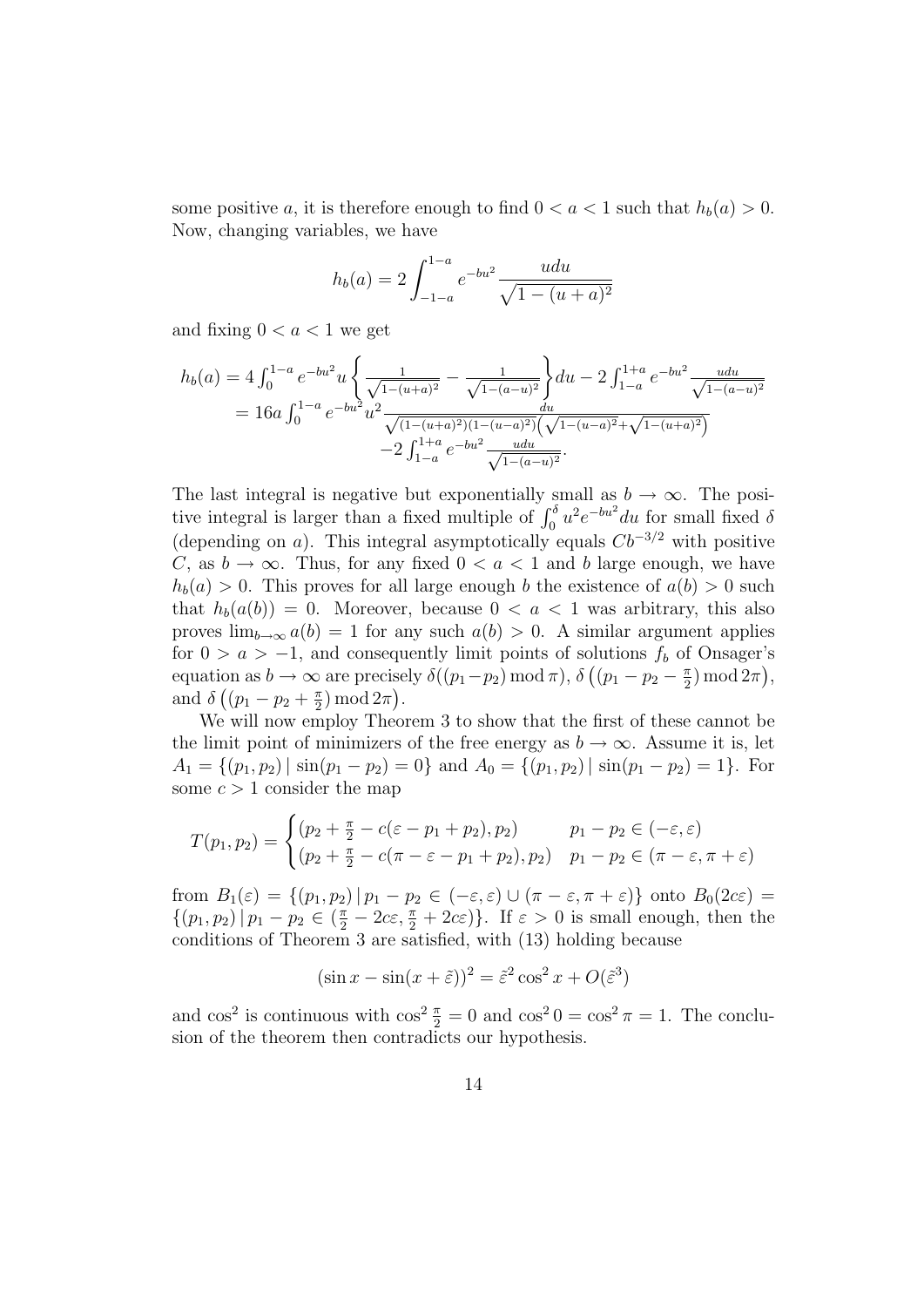This and symmetry show that the limit points of minimizers of the free energy as  $b \to \infty$  are precisely the two measures  $\delta \left( (p_1 - p_2 \pm \frac{\pi}{2}) \right)$  $(\frac{\pi}{2}) \mod 2\pi$ , each supported on the set of two-rods forming triangles with area  $\frac{1}{2}$  but with opposite orientations.

Remark. We note that Theorem 2 a priori shows that any limit point of free energy minimizers as  $b \to \infty$  must be a measure supported on some set  $M_a = \{(p_1, p_2) | \sin(p_1-p_2) = a\}.$  A variant of the above argument involving Theorem 3 then excludes any  $a \neq \pm 1$ . However, it does not show that the limiting measures are uniform on  $M_{\pm 1}$  (that follows from symmetry), nor does it capture the existence of the solutions  $f_b$  of Onsager's equation.

Example 2. Let us now consider an example in which we allow the sizes of the rods to vary. We parameterize the corpora by  $(x_1, x_2, p_1, p_2) \in M =$  $[0,L]^2 \times [0,2\pi]^2$  and let  $d\mu = \frac{1}{4\pi^2 L^2} dx_1 dx_2 dp_1 dp_2$ . Each corpus is a two-rod with segments of lengths  $x_1, x_2 \in [0, L]$  emanating from the origin at angles  $p_1, p_2 \in [0, 2\pi]$ . We consider

$$
U[f](x_1, x_2, p_1, p_2)
$$
  
=  $\int_M (x_1x_2 \sin(p_1 - p_2) - y_1y_2 \sin(q_1 - q_2))^2 f(y_1, y_2, p_1, p_2) d\mu(y_1, y_2, q_1, q_2).$ 

It is again easy to see that solutions of Onsager's equation are of the form

$$
f(x_1, x_2, p_1, p_2) = \frac{e^{-b(x_1x_2\sin(p_1-p_2)-a)^2}}{\int_M e^{-b(x_1x_2\sin(p_1-p_2)-a)^2}d\mu}
$$

with a determined by

$$
a = \int_M x_1 x_2 \sin(p_1 - p_2) f(x_1, x_2, p_1, p_2) d\mu.
$$

Introducing, as above, the function

$$
u(x_1, x_2, \theta, a) = x_1 x_2 \sin \theta - a
$$

and the notation

$$
[\phi]_b(a) = \frac{\int_{M'} \phi e^{-b(x_1 x_2 \sin \theta - a)^2} d\mu'}{\int_{M'} e^{-b(x_1 x_2 \sin \theta - a)^2} d\mu'}
$$

with  $M' = [0, L]^2 \times [0, 2\pi]$  and  $d\mu' = \frac{1}{2\pi L^2} dx_1 dx_2 d\theta$ , we see that a is determined by the requirement  $[u]_b(a) = 0$ .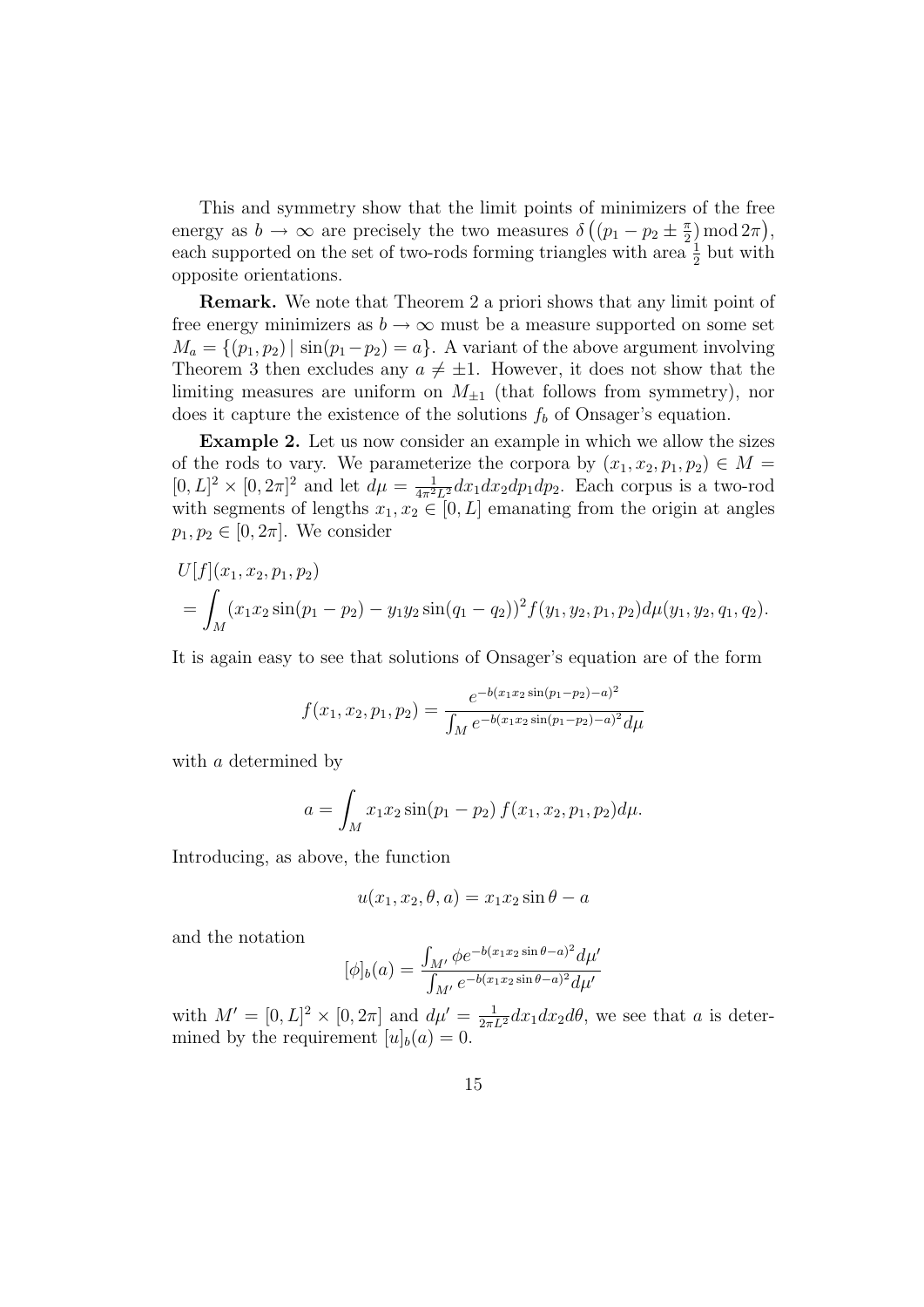We have  $[u]_b(a) = 0$  if and only if

$$
\int_{M'} u e^{-bu^2} d\mu' = 0.
$$

Now, in view of

$$
\frac{\partial u}{\partial x_2} = x_1 \sin \theta
$$

we can write

$$
\int_{M'} u e^{-bu^2} d\mu' = \frac{1}{4\pi b L^2} \int_0^{2\pi} \int_0^L \frac{1}{x \sin \theta} \left( e^{-ba^2} - e^{-b(Lx \sin \theta - a)^2} \right) dx d\theta.
$$

Thus a must obey

$$
0 = \int_0^{2\pi} \int_0^L \left( e^{bLx \sin \theta (2a - Lx \sin \theta)} - 1 \right) \frac{dx d\theta}{x \sin \theta},
$$

where the integrand is bounded.

We will now show that if  $a_n$  solve  $[u]_{b_n}(a_n) = 0$  for some sequence  $b_n \to \infty$ , then  $a_n \to 0$ . Assume  $a > 0$ , so then clearly

$$
I_1 = \int_{Lx\sin\theta \ge 2a} \left( e^{bLx\sin\theta(2a - Lx\sin\theta)} - 1 \right) \frac{dx d\theta}{x\sin\theta}
$$

obeys  $-\frac{\pi L}{2a} \le I_1 \le 0$  and the integrand in

$$
I_2 = \int_{Lx\sin\theta \le 2a} \left( e^{bLx\sin\theta(2a - Lx\sin\theta)} - 1 \right) \frac{dx d\theta}{x\sin\theta}
$$

is positive. Assume that some subsequence of  $a_n$ , which we again call  $a_n$ , obeys  $a_n \ge \alpha > 0$  for some fixed  $\alpha > 0$ . Then

$$
I_2 \ge \int_{Lx\sin\theta \le \alpha} \left( e^{b_n \alpha Lx \sin\theta} - 1 \right) \frac{dx d\theta}{x \sin \theta} \ge b_n \alpha L \left| \left\{ (x, \theta) \, | \, 0 \le x \sin \theta \le \alpha \right\} \right| \to \infty
$$

while  $I_1$  remains bounded. Thus  $I_1 + I_2 > 0$  for large n, a contradiction. A similar argument excludes a subsequence with  $a_n \leq -\alpha < 0$ , proving  $a_n \to 0$ .

Thus, in contrast to Example 1, this time all solutions of Onsager's equation (and therefore also minimizers of the free energy) converge to a measure supported on the set of two-rods forming triangles with zero area as  $b \to \infty$ .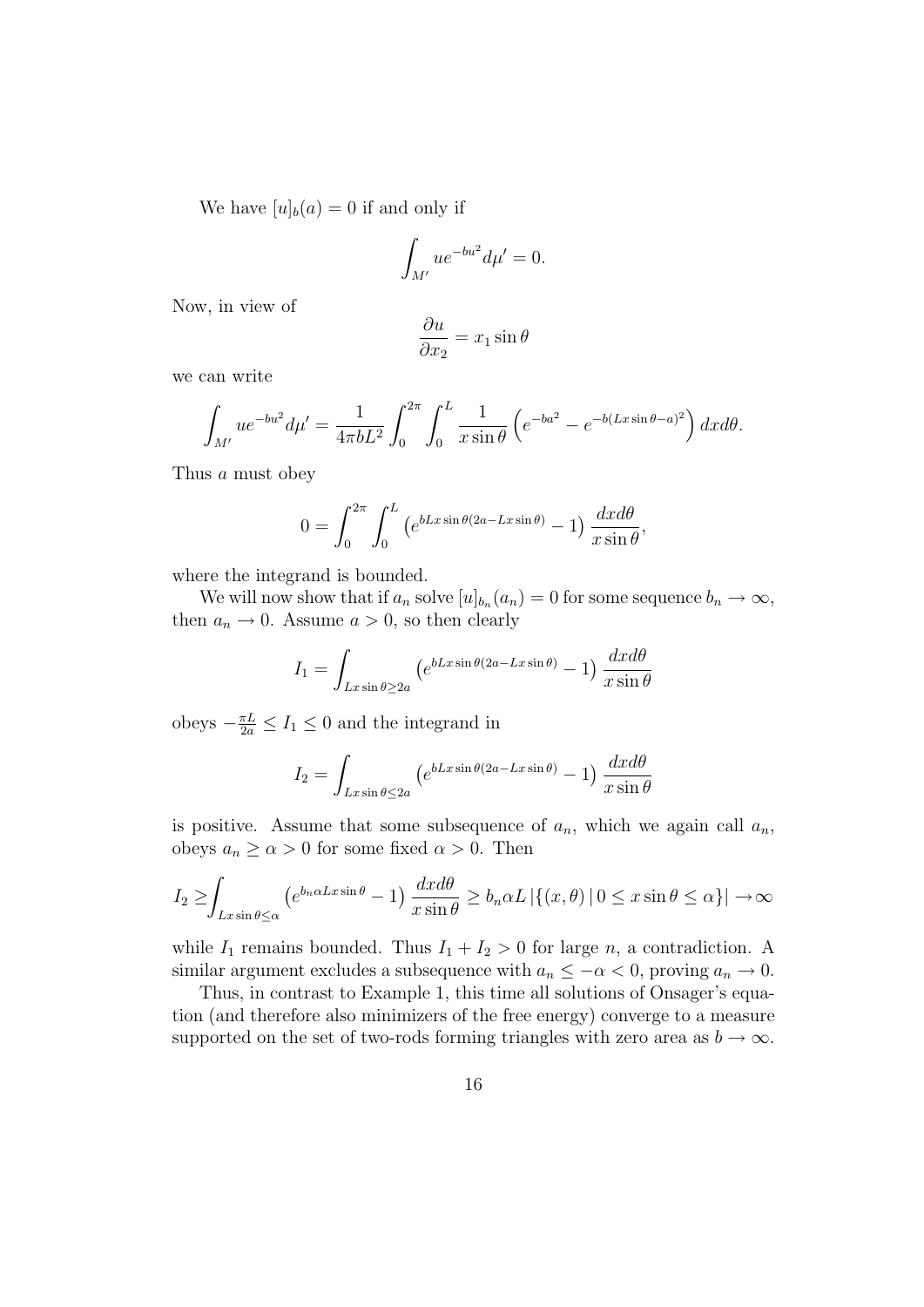Example 3. Here we demonstrate another application of Theorem 3. This time our corpora are rhombi  $R_p$  of unit side, lying in  $\mathbb{R}^2$ , aligned with each other — centered at the origin, their longer diagonal coinciding with the x-axis. They are parameterized by the smaller angle  $p \in [0, \frac{\pi}{2}]$  $\frac{\pi}{2}$  = M and  $d\mu = \frac{2}{\pi}$  $\frac{2}{\pi}dp$  is the uniform measure. The kernel k equals the area of the *symmetric difference* of the rhombi so that a rhombus rejects those with which it has small overlap. We then get

$$
k(p,q) = 8 \frac{\sin^2 \frac{|p-q|}{4}}{\sin \frac{|p-q|}{2}} \left( \sin^2 \frac{p+q}{4} \sin \frac{p}{2} \sin \frac{q}{2} + \cos^2 \frac{p+q}{4} \cos \frac{p}{2} \cos \frac{q}{2} \right), (21)
$$

which is obtained as follows. Let the side of  $R_p$  lying in the first quadrant be bisected by that of  $R_q$  into segments of lengths  $a, 1 - a$  (the former having one end at the x-axis). Similarly, the side of  $R_q$  is bisected into segments of lengths  $b, 1 - b$ . Then we obtain  $a \sin \frac{p}{2} = b \sin \frac{q}{2}$  and  $(1 - a) \cos \frac{p}{2} =$  $(1-b)\cos\frac{q}{2}$ . Evaluating a, b from this and then computing the area of the symmetric difference gives (21).

Assume that  $g_n$  is a sequence of free energy minimizers for some  $b_n \to \infty$ . Theorem 2 shows that a subsequence of the measures  $g_n d\mu$  converges to the measure  $\nu = \delta_q$  for some  $q \in [0, \frac{\pi}{2}]$  $\frac{\pi}{2}$  (each set A satisfying the condition in Theorem 2 contains a single element so, any limit  $\nu$  must be some  $\delta_q$ ). The next question is which  $\delta_q$  can be limiting points of minimizers of the free energy.

Note that

$$
k(p, p + \varepsilon) = \varepsilon \left( \sin^4 \frac{p}{2} + \cos^4 \frac{p}{2} \right) + O(\varepsilon^2),\tag{22}
$$

with the bracket being smallest (equal to  $\frac{1}{2}$ ) when  $p = \frac{\pi}{2}$  $\frac{\pi}{2}$ . If  $q \neq \frac{\pi}{2}$  $\frac{\pi}{2}$ , let  $A_0 =$  $\left\{\frac{\pi}{2}\right\}$  $\{\fracpi}{2}\}, A_1 = \{q\}, \text{ and consider the map } T(p) = \frac{\pi}{2} - c(q + \varepsilon - p) \text{ from } B_1(\varepsilon) =$  $(q - \varepsilon, q + \varepsilon)$  to  $B_0(2c\varepsilon) = (\frac{\pi}{2} - 2c\varepsilon, \frac{\pi}{2})$ . Here  $c \in (1, \sin^4 \frac{q}{2} + \cos^4 \frac{q}{2} + \frac{1}{2})$  $(\frac{1}{2})$  and  $0 < \varepsilon \ll \frac{\pi}{2} - q$ . If  $\varepsilon$  is small enough, we find using (22) that the assumptions of Theorem 3 hold and thus  $\nu({q}) < 1$ , a contradiction. Therefore  $q = \frac{\pi}{2}$ 2 for any  $b_n \to \infty$  and any convergent subsequence of  $g_n d\mu$  so, in fact, if  $g_b$  is a minimizer of  $\mathcal{E}_b$ , then we have the weak convergence  $g_b d\mu \rightharpoonup \delta_{\pi/2}$  to the delta function on the square  $R_{\pi/2}$  as  $b \to \infty$ .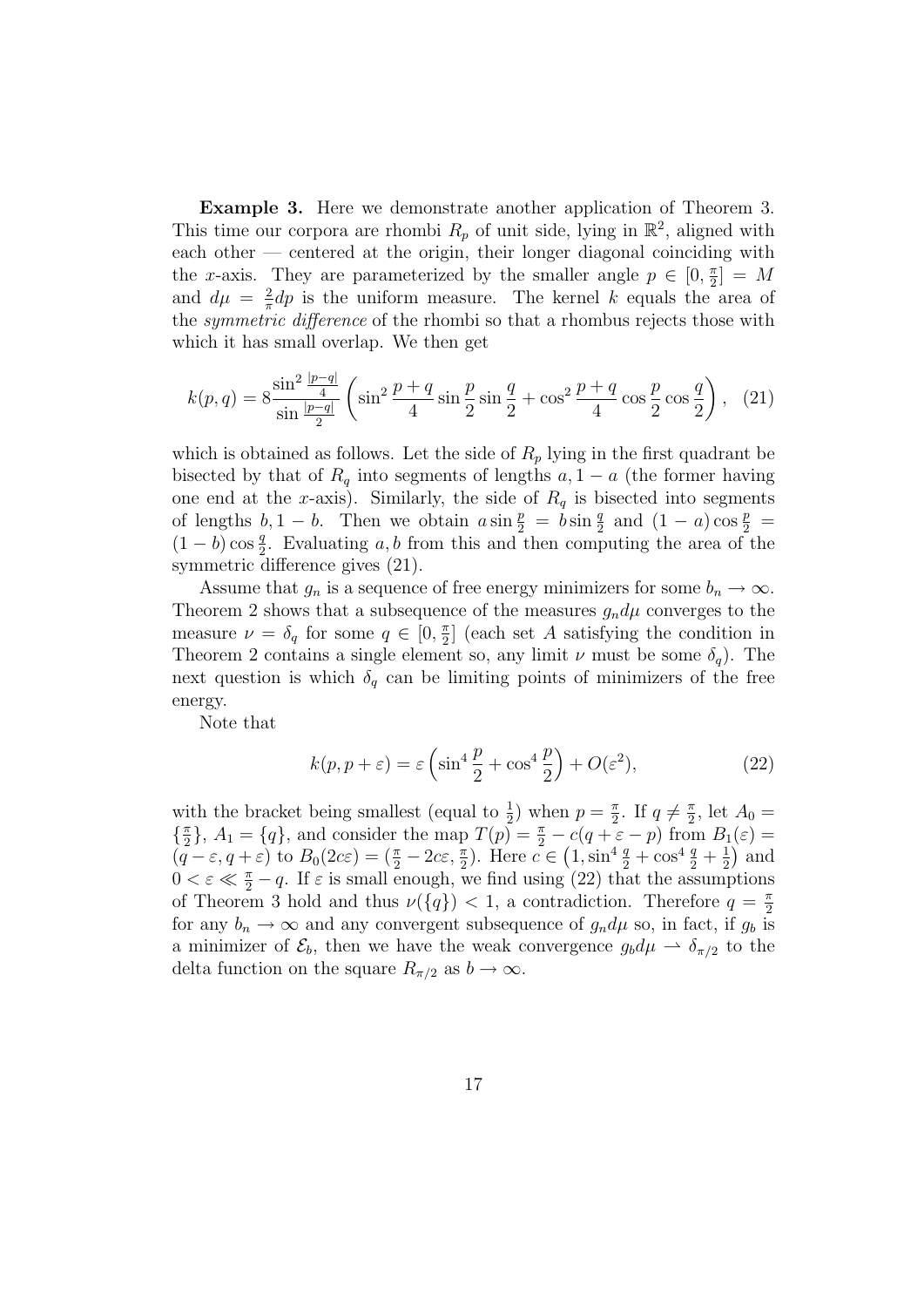# 4 Conclusions and Outlook

The high intensity limit of interacting corpora, under the influence of disorder and conformation constraints is supported by ur-corpora. These are selected by an entropic popularity contest: the winners are corpora  $p \in M$  with most (in the sense of measure) conforming corpora q (with  $k(p, q) \approx \min k = 0$ ).

Possible extensions of the theory to non-compact M are of interest. A kinetic theory [9] exists in the case of a compact Riemannian manifold and  $\mu$ the normalized volume measure [6, 8]. The natural extension of this theory, in the spirit of [1] is being pursued. The coupling of this to macroscopic fluids, in the spirit of  $[2, 3, 5, 7]$ , is a further goal.

Acknowledgment The research of PC was partially supported by the NSF grant DMS-0504213. The research of AZ was partially supported by the NSF grant DMS-0632442 and an Alfred P. Sloan Research Fellowship.

## References

- [1] L. Ambrosio, N. Gigli, G. Savaré, *Gradient Flows in Metric Spaces and* in the Space of Probability Measures, Lectures in Mathematics, ETH Zürich, Second Ed, Birkhäuser Basel (2008).
- [2] P. Constantin, Nonlinear Fokker-Planck Navier-Stokes systems, Commun. Math. Sci 3 (4) (2005), 531–544.
- [3] P. Constantin, Smoluchowski Navier Stokes Systems, Contemporary Mathematics 429, G-Q Chen, E. Hsu, M. Pinsky editors, AMS, Providence (2007), 85–109.
- [4] P. Constantin, The Onsager equation for corpora, Journal of Computational and Theoretical Nanoscience, (2008) to appear.
- [5] P. Constantin, C. Fefferman, E. Titi, A. Zarnescu, Regularity for coupled two-dimensional nonlinear Fokker-Planck and Navier-Stokes systems, Commun. Math. Phys. 270 (2007), 789–811.
- [6] P. Constantin, I. Kevrekidis, E. Titi, Asymptotic states of a Smoluchowski equation, Archive for Rational Mechanics and Analysis 174 (2004), 365–384.